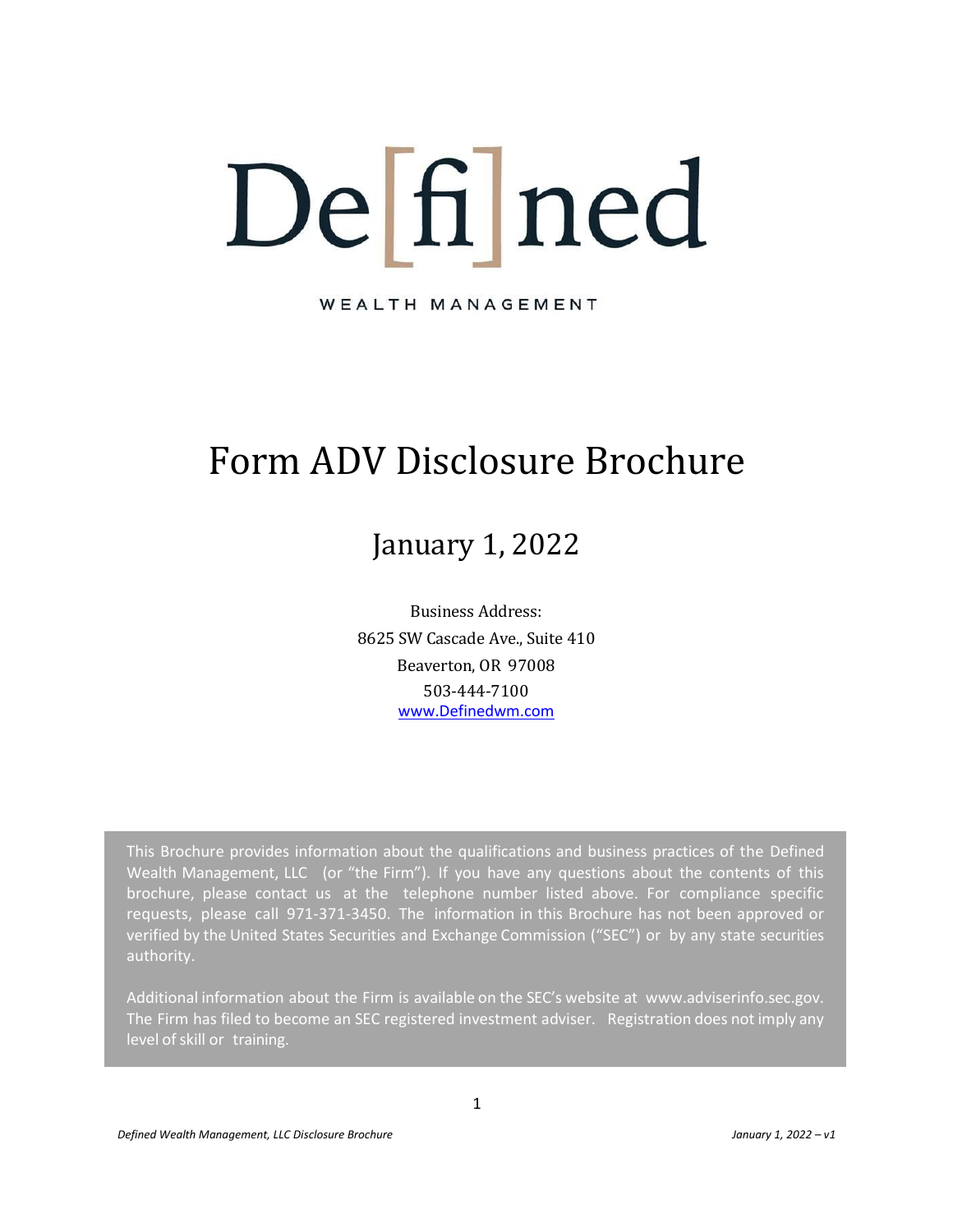# <span id="page-1-0"></span>**ITEM 2 - MATERIAL CHANGES**

In this Item, Defined Wealth Management, LLC ("Defined" or the "Firm") is required to discuss any material changes that have been made to the Brochure since the last annual amendment.

The business practices of the Firm are substantially the same as represented in this Firm's previous and current years' annual updated Brochures.

Material changes since the previous filing of this brochure include:

• The Firm has amended its Form ADV to update current Assets Under Management.

We will ensure that all current clients receive a Summary of Material Changes and updated Brochure within 120 days of the close of our business' fiscal year. A Summary of Material Changes is also included with our Brochure on the SEC's website at www.adviserinfo.sec.gov. The searchable IARD/CRD number for Defined is # 306779. We may further provide other ongoing disclosure information about material changes as necessary and will further provide you with a new Brochure as necessary based on changes or new information, at any time, without charge.

Currently, our Brochure may be requested by contacting Stacy Sizemore, Chief Compliance Officer at 971- 371-3450 or [stacy@tru-ind.com.](mailto:stacy@tru-ind.com)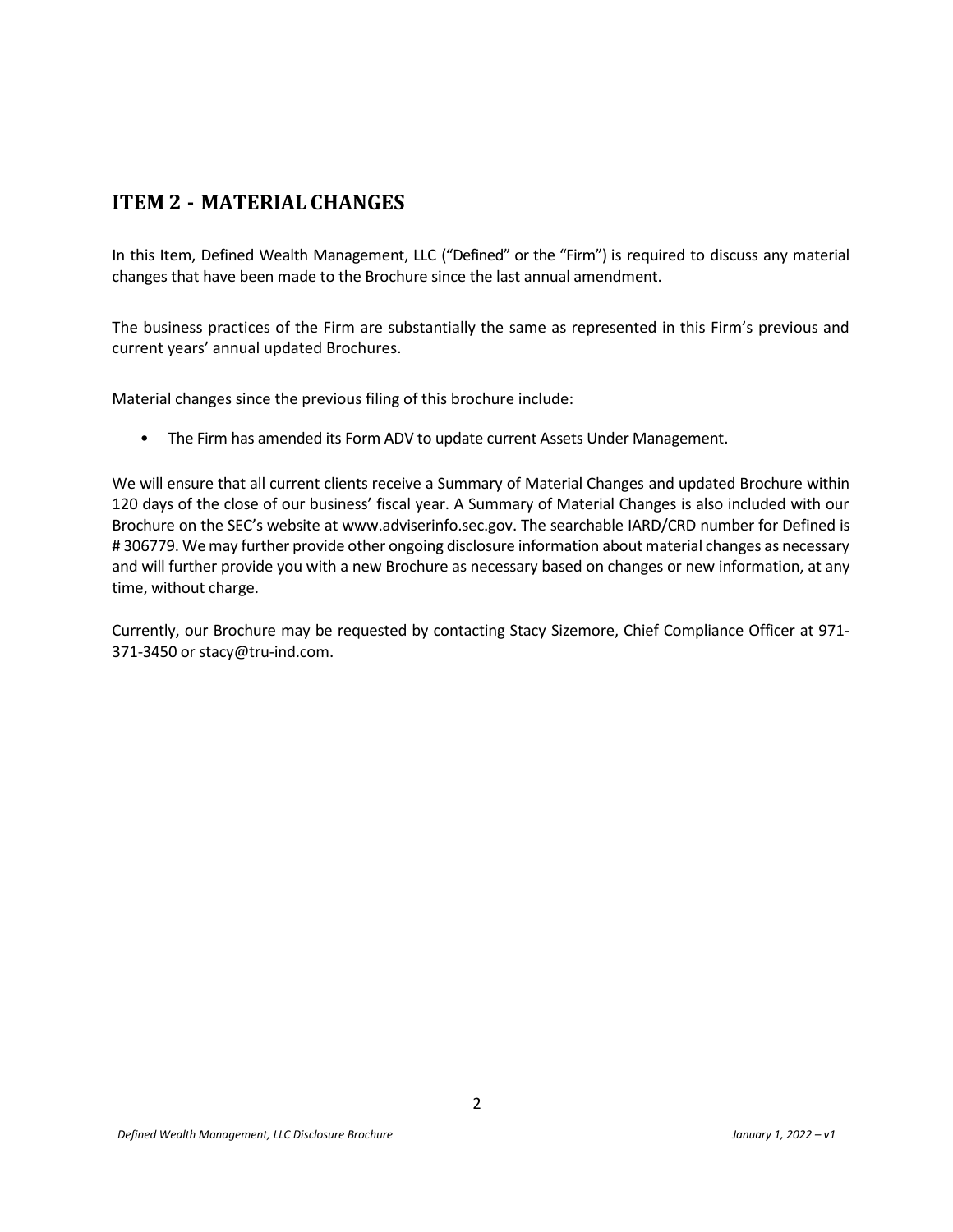# <span id="page-2-0"></span>**ITEM 3 - TABLE OF CONTENTS**

| ITEM 8 - METHODS OF ANALYSIS, INVESTMENT STRATEGIES AND RISK OF LOSS  13                |  |
|-----------------------------------------------------------------------------------------|--|
|                                                                                         |  |
|                                                                                         |  |
| ITEM 11 - CODE OF ETHICS, PARTICIPATION OR INTEREST IN CLIENT TRANSACTIONS AND PERSONAL |  |
|                                                                                         |  |
|                                                                                         |  |
|                                                                                         |  |
|                                                                                         |  |
|                                                                                         |  |
|                                                                                         |  |
|                                                                                         |  |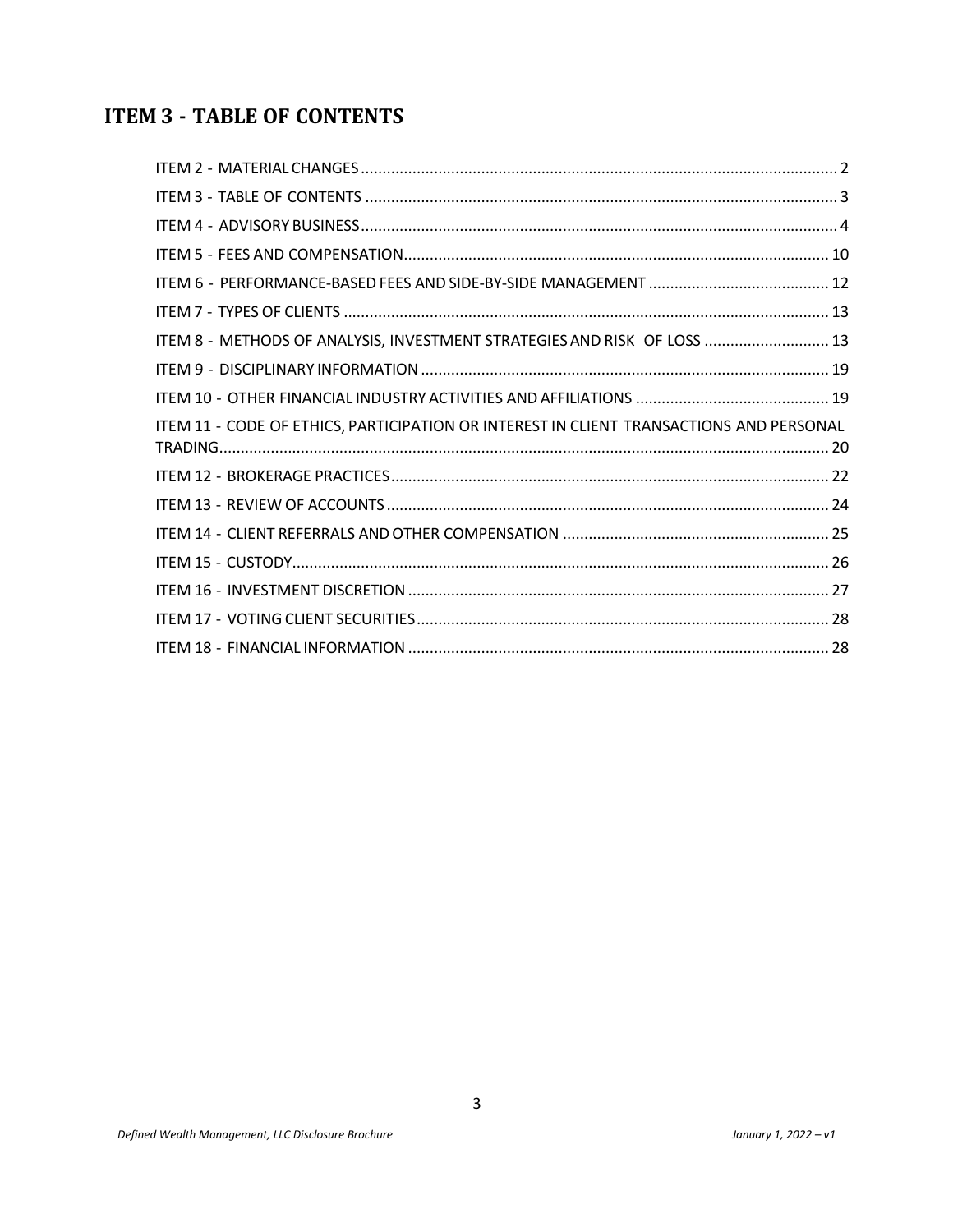# <span id="page-3-0"></span>**ITEM 4 - ADVISORY BUSINESS**

#### **Description of Advisory Firm**

Defined Wealth Management, LLC ("Defined "the Firm", "we", "our," or "us") is a privately owned limited liability company headquartered in Portland, OR.

Defined has filed for registration as an investment adviser with the U.S. Securities and Exchange Commission. The Firm was formed in 2020 and is owned by Joseph Opsahl and Christopher Hatfield. As of December 31, 2021, the firm has approximately \$173,439,394 in assets under management for approximately 385 accounts all of which are managed on a discretionary basis.

While this brochure generally describes the business of the Firm, certain sections also discuss the activities of its Supervised Persons, which refer to the Firm's officers, partners, directors (or other persons occupying a similar status or performing similar functions), employees or any other person who provides investment advice on the Firm's behalf and is subject to the Firm's supervision or control.

#### **Advisory Services Offered**

The Firm offers discretionary investment management and investment advisory services. Prior to the Firm rendering any of the foregoing advisory services, clients are required to enter into one or more written agreements with the Firm setting forth the relevant terms and conditions of the advisory relationship (the "Advisory Agreement").

#### *Investment Management Services*

Defined offers continuous and regular investment supervisory services on a discretionary basis. We work with clients and have the ongoing responsibility to select and/or make recommendations based upon the objectives of the client, as to specific securities or other investments that he/she recommends or purchases/sells in clients' accounts. We utilize a variety of investment types when making investment recommendations/purchases in client accounts which include, but are not limited to: equity securities, fixed income securities, alternatives and mutual funds. The investments recommended/purchased are based off of the clients' individual needs, goals and objectives. Defined offers investment advice on any investment held by the client at the start of the advisory relationship. We describe the material investment risks under *Item 8 – Methods of Analysis, Investment Strategies, and Risk of Loss*. Financial Planning may be provided to clients as a part of the Investment Management Services. When being provided as a separate service it is described in this section under *Financial Consulting Services* below.

We discuss our discretionary authority below under *Item 16 – Investment Discretion*. For more information about the restrictions clients can put on their accounts, see *Tailored Services and Client Imposed Restrictions* in this item below. We describe the fees charged for investment management services below under *Item5 – Fees and Compensation*.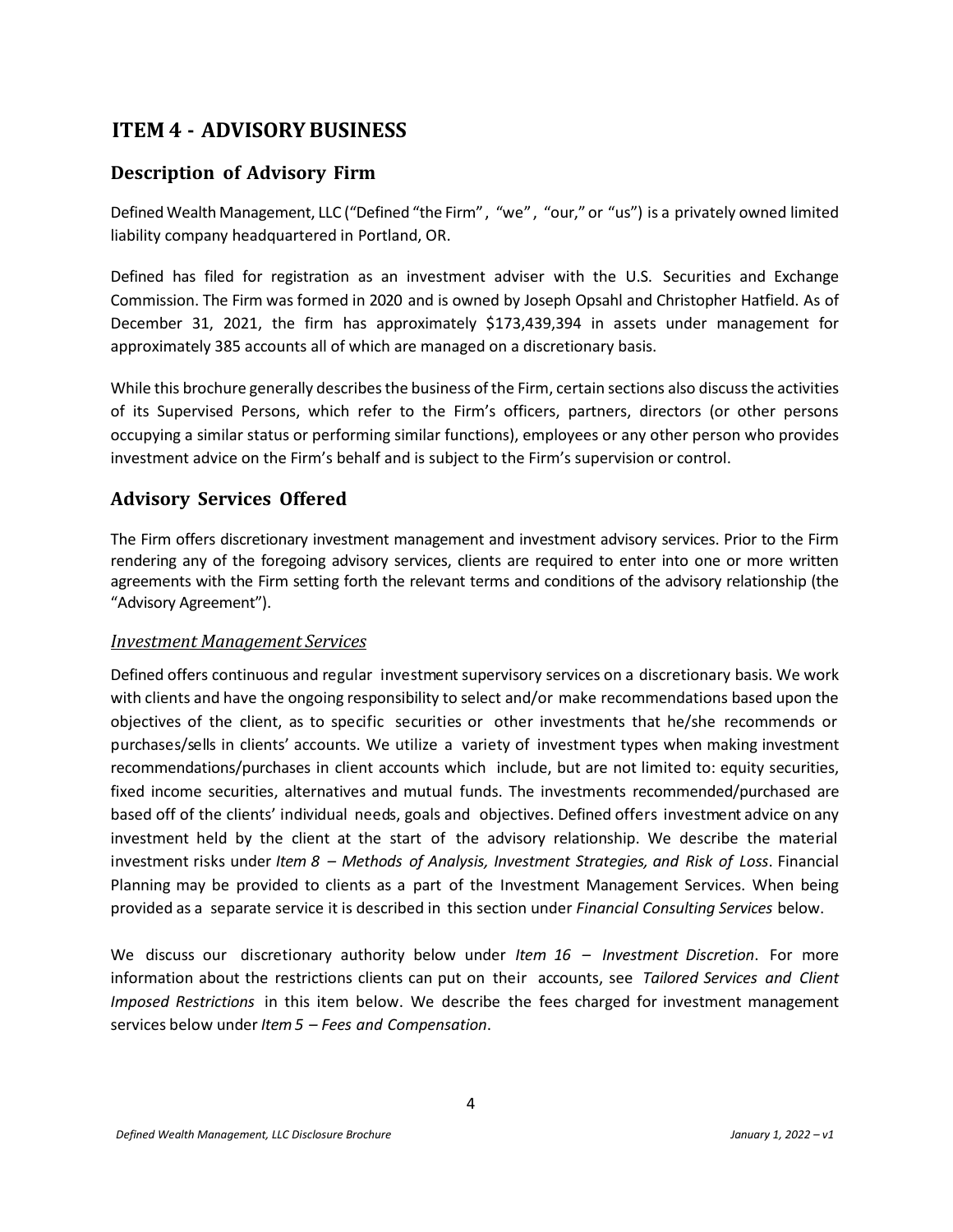#### *Financial Planning & Consulting Services*

Our Financial Planning and Consulting Service offers clients the ability to have their investment portfolio allocated among different financial institutions and reviewed by an Investment Adviser Representative for a negotiated fee. This consultation offers the client a detailed look at their financial condition in relation to their investment objectives, risk tolerance, time horizon, and any financial goals that they may be seeking to achieve. This Financial Consultation Service offered by us may or may not be in conjunction with one of our other fee-based programs.

We provide a variety of financial consulting services to individuals, families and other clients regarding the management of their financial resources based upon an analysis of client's current situation, goals, and objectives. Consulting encompasses one or more of the following areas: Investment Planning, Retirement Planning, Estate Planning, Charitable Planning, Education Planning, Corporate and Personal Tax Planning, Cost Segregation Study, Corporate Structure, Real Estate Analysis, Mortgage/Debt Analysis, Insurance Analysis, Lines of Credit Evaluation, Business and Personal Financial Planning.

Our financial consultations rendered to clients usually include general recommendations for a course of activity or specific actionsto be taken by the clients. In performing these services, Defined is not required to verify any information received from the client or from the client's other professionals (e.g., attorneys, accountants, etc.,) and is expressly authorized to rely on such information. Defined may recommend clients engage the Firm for additional related services, its Supervised Persons in their individual capacities as registered representatives of a broker-dealer and/or other professionals to implement its recommendations. Clients are advised that a conflict of interest exists if clients engage the Firm or its affiliates to provide additional services for compensation. Clients retain absolute discretion over all decisions regarding implementation and are under no obligation to act upon any of the recommendations made by the Firm under a financial planning or consulting engagement. Clients are advised that it remains their responsibility to promptly notify the Firm of any change in their financial situation or investment objectives for the purpose of reviewing, evaluating or revising the Firms recommendations and/or services.

For financial consulting engagements, we provide our clients with a written summary of our observations and recommendations. One-time consultations are typically completed within six (6) months of the client signing a contract with us, assuming that all the information and documents we request from the client are provided to us promptly. Services provided under an on-going consultation agreement are conducted on a regular basis, but no less than annually with the client. The client is under no obligation to act upon the investment adviser's recommendation. If the client elects to act on our recommendations, the client is under no obligation to effect the transaction through us.

We describe fees charged for FinancialConsultation Services below under *Item5 - Fees and Compensation*.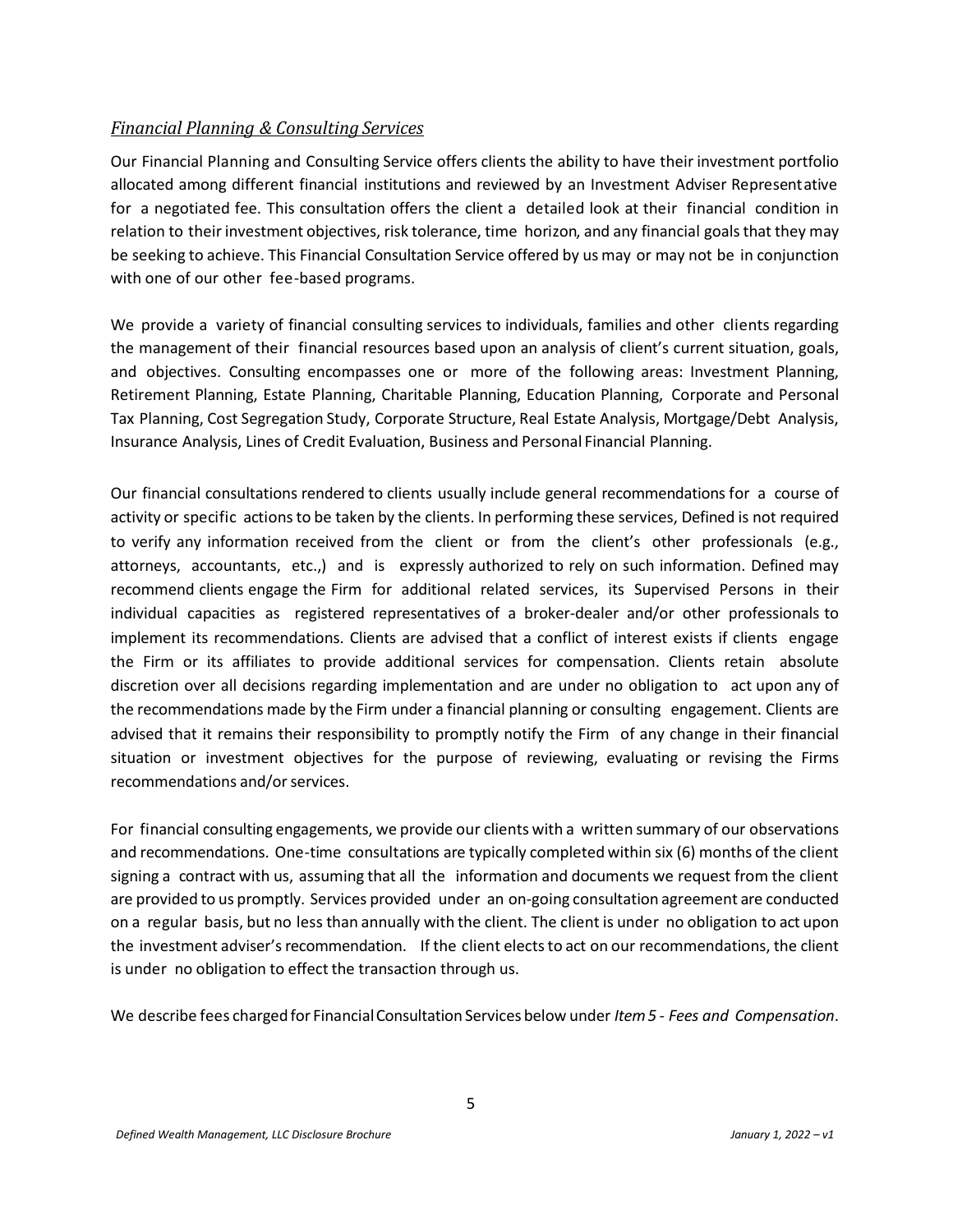#### *Betterment Program*

Through the Betterment Program, we offer our clients access to, and advice regarding, the Betterment for Advisers Service, which is an institutional wrap fee program (the "Betterment Program") sponsored by Betterment LLC, an SEC registered investment adviser (referred to as "Betterment Adviser"). Betterment Adviser is affiliated with MTG, LLC dba Betterment Securities (referred to "Betterment Broker"), an SEC-registered broker-dealer, and member of SIPC and the Financial Industry Regulatory Authority ("FINRA"). Defined is not affiliated with Betterment Adviser or Betterment Broker.

#### Overview of Defined's Role in the Betterment Program

As explained in more detail below and in Client's separate agreement with Betterment Adviser and Betterment Securities (the "Betterment Program Agreement"), in general, Defined has entered into an Agreement with Betterment Adviser and Betterment Securities (the "Betterment Subadvisor Agreement"), pursuant to which Betterment Adviser agrees to provide the subadvisory services in connection with Clients who participate in the Betterment for Advisors Program, as described in the Betterment Subadvisor Agreement, and Betterment Securities agrees to provide trade execution services in connection with the orders placed by Defined 's Clients through the Betterment for Advisors program (all the "Betterment Program").

Defined's role with respect to the Betterment Program account will be limited to assisting the Client in establishing accounts with Betterment Adviser and Betterment Securities, identifying the Suitability Information (as described below) for the account, and assisting the Client in developing the initial Portfolio and Allocation, as discussed below.

Once the initial Portfolio and Allocation have been selected, Defined will continue to assist the Client by answering general questions regarding the account, periodically discussing the Portfolio and Allocation with the Client to ensure it continues to meet the Client's needs, and recommending revisions to the Portfolio or Allocation in response to changes in the Suitability Information of which Defined is notified. Defined 's Clients are required to participate in Defined 's discretionary Investment Management Program which provide Defined discretion to "hire and fire," and reallocate the assets allocated to the Betterment Program to accounts managed by Defined if at any time Defined determines termination of the subadvisory relationship with Betterment is appropriate. However, refer to the limitations below on Defined's discretion to act with respect to the Betterment Program account.

#### Overview of Betterment Adviser's Role in Betterment Program

The selection of the securities that will be available for the Client Portfolios, the monitoring of the account and rebalancing according to established account parameters, and the reinvestment of investment dividends, among other key investment functions, are all functions for which Betterment Adviser is responsible on an ongoing basis. Defined does not supervise or participate in any way in Betterment Adviser's or Betterment Securities' performance of their responsibilities.

Clients will initially meet with their Defined Representative, who will obtain information regarding the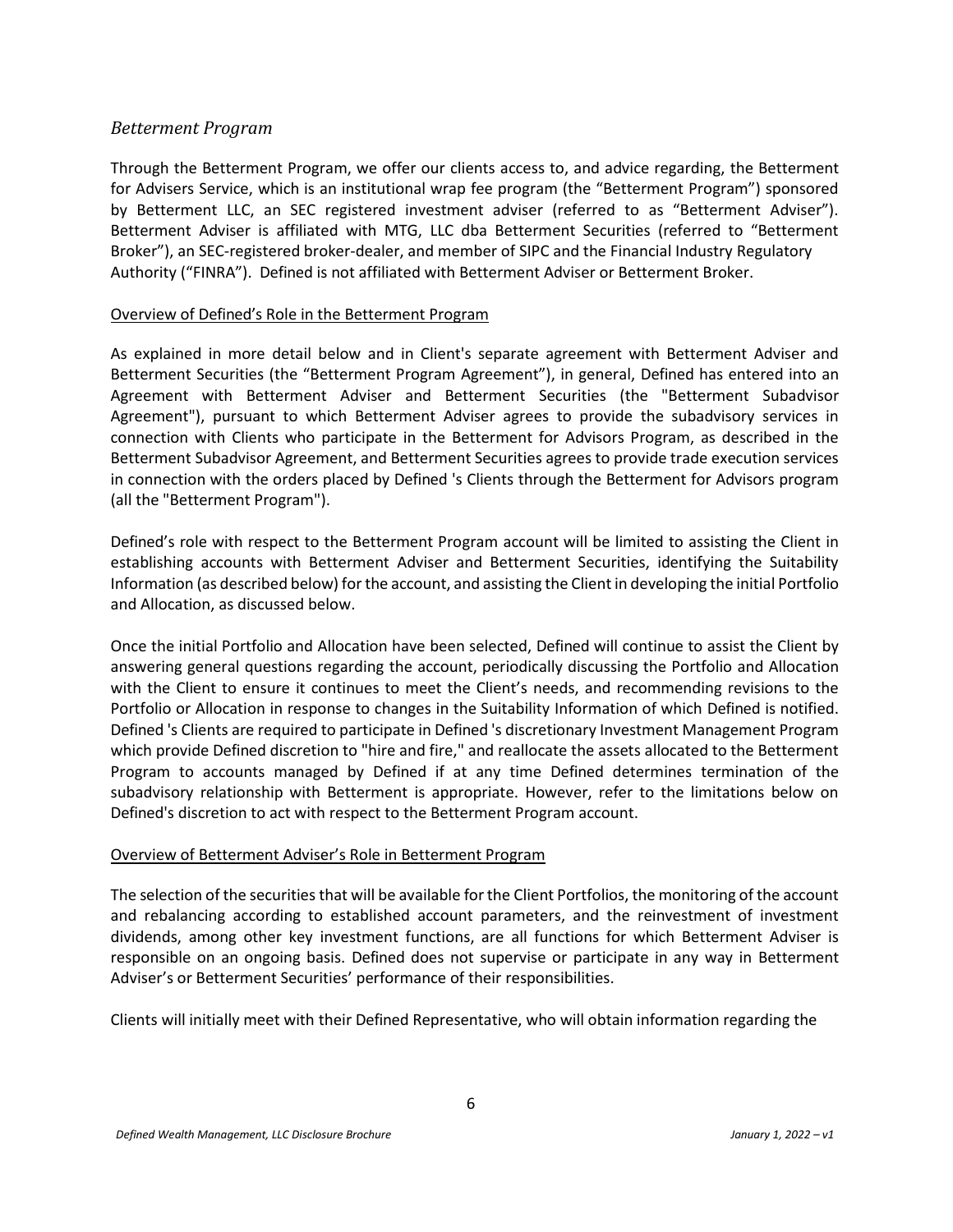Client's personal and financial situation, and the investment objective, tolerance for risk, liquidity needs, and investment time horizon for the account that will be managed through the Betterment Program (all referred to as the "Suitability Information"), as well as any reasonable investment restrictions the Client wishes to impose. Utilizing the online tools and investments available through the Betterment's online platform (the "Website"), the Representative will work with the Client to select a portfolio (the Portfolio") representing an "Allocation" among equity and fixed income exchange-traded funds ("ETFs"), that are suitable for the account in view of the account's investment objective, liquidity needs, investment time horizon, risk tolerance, and any reasonable investment restrictions imposed by the Client. The Portfolio selection and Allocation will be based on the research and recommendations provided by Betterment Adviser. The Representative will work with the Client to match the Portfolio and Allocation to the account's needs.

Defined will not have discretion with respect to the assets invested in the Client's Betterment Program account; and Defined will not be responsible for or have discretion with respect to making any of the purchases or sales of securities in the Betterment Program account or selecting or removing the ETFs that are available through the Betterment Program. The Betterment Website provides self-help tools to help Clients understand their risks, access information related to transactions, and review their account's performance.

#### Advisory Agreements and Custodial Account

In addition to their existing Advisory Agreement with Defined, Clients who desire to participate in the Betterment Program will enter into an advisory agreement with Betterment Adviser, and a brokerage agreement with Betterment Broker, which will maintain the account's assets and provide brokerage services. We refer to Betterment Broker as the "Custodian" because it will serve as the qualified custodian of the Client's assets.

#### Betterment Discretion over the Account; Authority to Rebalance and Liquidate Securities

In the Betterment Adviser advisory agreement, Client will grant Betterment Adviser full discretion to select the investments, to designate the strategies, and to buy, sell, or otherwise invest the assets of the account, all without prior notice or consent of the Client or Defined. Betterment Adviser will periodically rebalanced account (within certain "drift" parameters) to maintain their designated Allocation. Betterment Adviser's portfolio management services also include a dividend reinvestment plan whereby dividends from Client investments are used to purchase additional investments in accordance with the account's Allocation. Betterment requires Clients to agree to have their accounts automatically rebalanced and dividends automatically reinvested.

Clients also grant Betterment Adviser authority to liquidate sufficient assets to pay the advisory fee, program fees, or any costs or expenses of the Betterment Program, when necessary; and authority to carry out related actions that the Betterment Adviser deems necessary or appropriate to fulfill these responsibilities.

#### Types of Investments

In general, the Portfolios consist of varying proportions of fixed income and equity ETFs selected by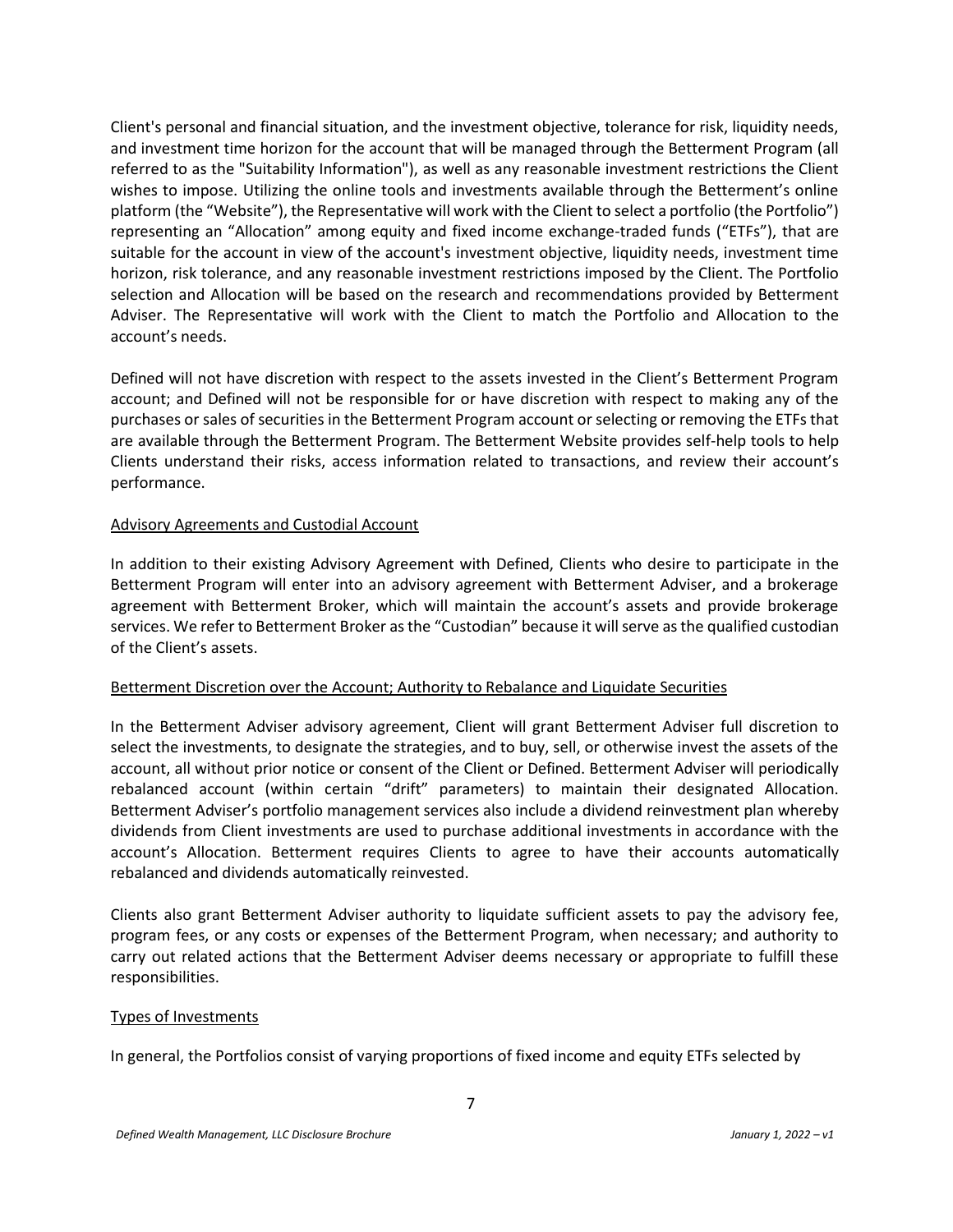Betterment Adviser for the Betterment Program. ETFs are a type of Investment Company that aims to achieve the same return as a particular market index. They can be either open-end companies or unit investment trusts. ETFs are not considered to be, and are not permitted to call themselves, mutual funds. ETFs differ from mutual funds and unit investment trusts because shares issued by ETFs are bought and sold by investors on a secondary market. Unlike mutual funds, retail investors generally cannot tender their shares directly to the ETF for redemption because shares of ETFs are redeemable from the fund only in very large blocks (blocks of 50,000 shares, for example).

#### Deposit Cash or Cash Equivalents

Generally, the Client is expected to deliver only cash or cash equivalents to the Custodian. With our consent, Client may transfer securities to the Custodian, but the securities will be liquidated to cash as soon as reasonably practical. Client may not transfer or deposit to the account any securities that are not publicly traded or that cannot be promptly sold. Client will grant us, Betterment Adviser, and the Custodian the authority, in our respective discretion, to liquidate securities transferred into the account.

#### Evaluate All Costs of Our Program

When evaluating the overall costs and benefits of the Betterment Program, Clients should consider not just our Advisory Fees, but also the Betterment Advisory Fees (which includes the cost of the purchases and sales of securities for the Client's Betterment Program account), and the ETF Expenses. Clients should consider carefully all of the direct and indirect fees and expenses of our services and the investment products we recommend to fully understand the total costs and assess the value of our services.

#### Account Billing Administration Fees

As one of its services, Betterment Adviser will perform account billing administration, whereby it will act as a billing service provider, to calculate and deduct from the Client's account our Advisory Fee together with the advisory fee owed to it through the Betterment Program and pays the applicable parties. The Client account will not be charged separately for this service Betterment Adviser performs for our benefit; however, if Betterment Adviser did not provide this service, it is possible that the fees the Client paid might be lower.

#### Information about Wrap Fee Programs

The Betterment Program is a "wrap fee" program. The Client receives the Form ADV Part 2A Appendix 1 Wrap Fee Brochure from Betterment Adviser, which is the sole sponsor under the Betterment Program. Because Defined is not compensated for sponsoring, organizing, or administering the Betterment Program, and does not recommend any third-party managers, it is not a sponsor of the Betterment Program.

Wrap fee programs have important differences from traditional investment advisory arrangements. In a traditional investment advisory arrangement, the investment adviser provides investment advisory services for managing the Client's account, and then charges the Client an advisory fee that is based on a percentage of the account's assets (referred to as an "asset-based fee"). When the investment adviser places trade orders with a broker-dealer to invest the account's assets, the account pays brokerage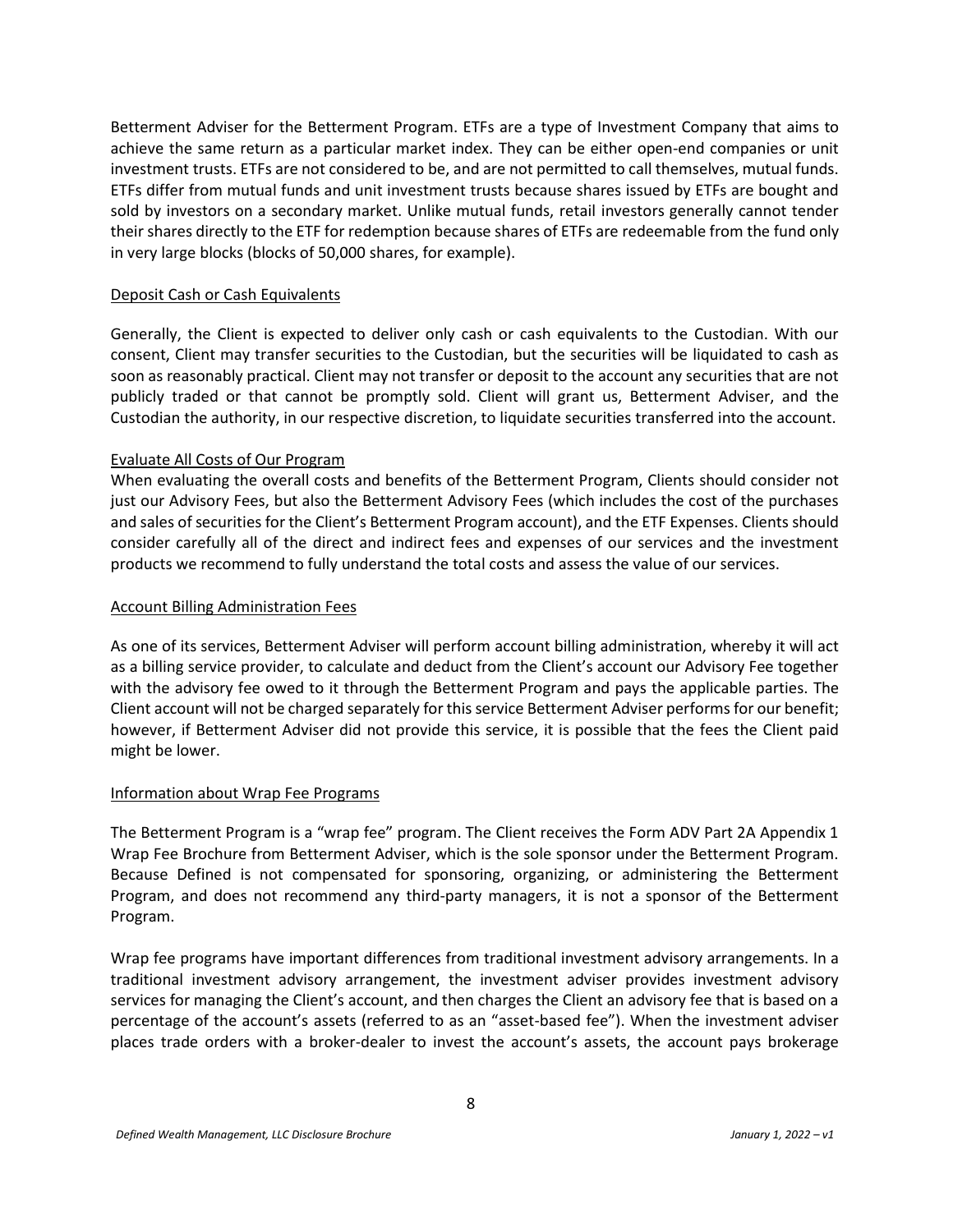commissions for the broker's services in executing the trade plusrelated costs (referred to as "transactionbased costs").

By contrast, in a wrap fee program, the Client pays a single fee (the "wrap fee") that includes both the advisory services of the account's investment adviser and the brokerage services of the account's broker and may also include custodial services of the account's custodian. The wrap fee is based on a percentage of the account's assets. In the Betterment Program, the fees payable to Betterment Adviser for its advisory services, and Betterment Securities, for its brokerage services, are combined and deducted from the Betterment Custodial Account. In addition, Defined's Advisory Fee, which is owed pursuant to the Client's Advisory Agreement, not the Betterment Agreement, will also be deducted from the Betterment Account.

Although wrap fee programs can be beneficial for some Clients, they are not appropriate for everyone. Some Clients may pay higher overall costs in a wrap program than in a traditional program where they pay separately for investment advisory services and brokerage costs. The benefits of a wrap fee arrangement depend on a number of factors, most particularly the amount of the wrap fee, the number and frequency of account trades, and the types of securities the account will trade.

Wrap fee programs calculate their fees based, in part, on certain assumptions regarding their expected brokerage commissions and other transaction costs. Clients who do not expect their accounts to trade frequently or for whose accounts the total number of shares traded each year is relatively low may find a wrap fee arrangement to be more costly than a traditional program where the Client pays the separate costs of brokerage commissions and fees for investment advice.

A wrap fee arrangement is more likely to be beneficial for accounts that expect relatively frequent trading, such as where the account intends to pursue an active trading strategy using securities for which the transaction costs are relatively higher. In that case, the single wrap fee may cost less than the combined investment advisory fees and brokerage commissions that would be charged in a traditional arrangement.

Clients who choose strategies with modest levels of trading may not incur sufficient transaction costs to justify the higher fees charged in a wrap fee program, as compared to a traditional arrangement where they pay commissions out-of-pocket.

Clients are cautioned to review the information regarding the costs of the wrap fee, the anticipated level of trading anticipated for their account, the approximate transaction costs and advisory fees they might incur in a traditional arrangement, among the other matters discussed in this Brochure, to understand the costs and factors they should consider when deciding whether to participate in (or to continue to participate in) the Betterment Program. No assumption should be made that any particular fee arrangement, such as a wrap fee arrangement or a portfolio management service will provide better returns than any other fee arrangement, service, or investment strategy. Fees paid by Clients in the Betterment Program may be more or less than fees charged for advisory, custodial or brokerage services offered separately, depending on the nature, size and frequency of account transactions, and other services.

Depending upon, among other things, the size of the account, changes in value over time, ability to negotiate fees or commissions, and the number of transactions, the amount of the wrap fee compensation may be more than what a Representative would receive if the Client participated in other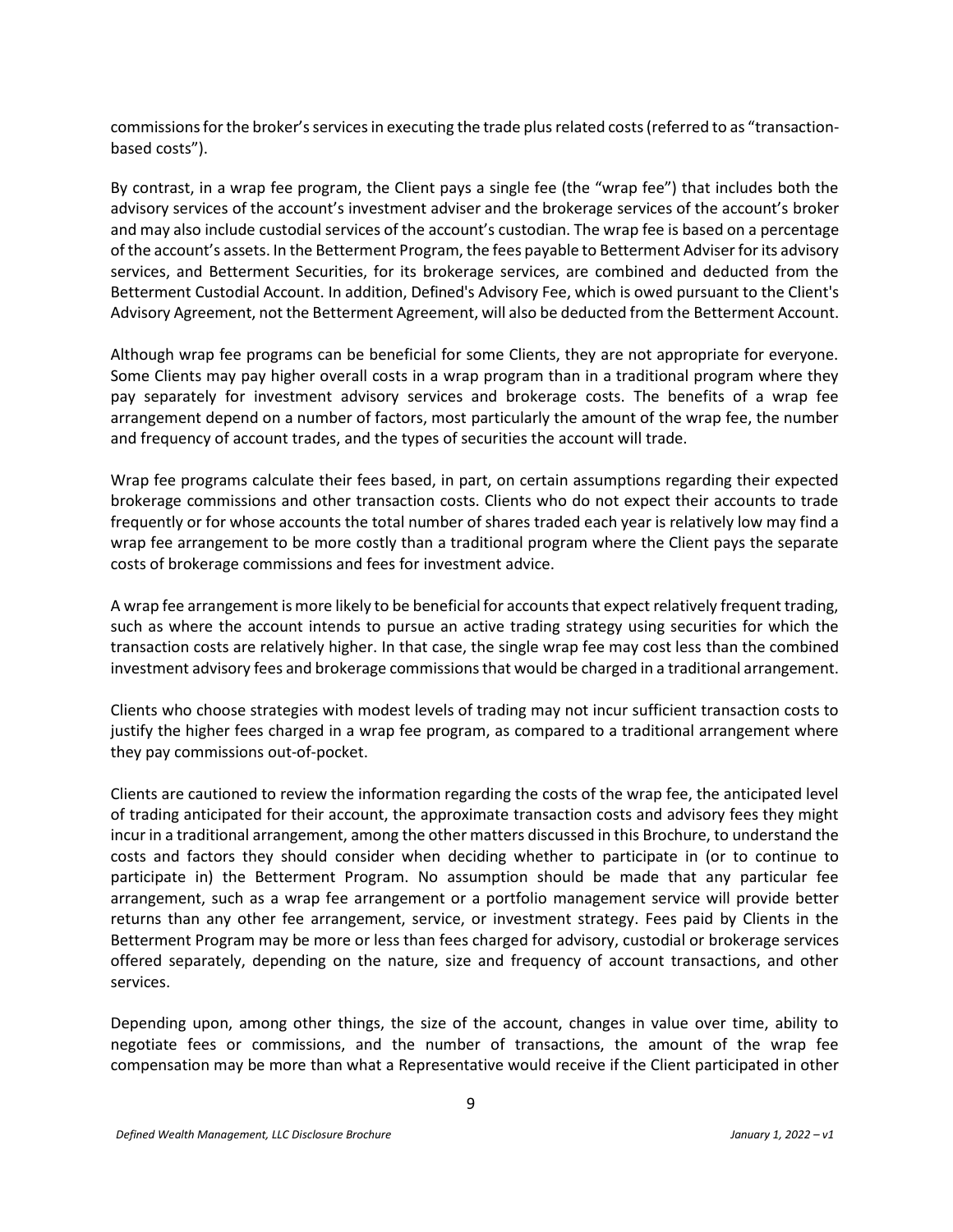programs, or if the Client paid separately for investment advice, brokerage and other services. Therefore, while wrap account compensation cannot be determined in advance, the Representative may have an incentive to recommend the Betterment Program over other programs or services.

Further, Clients should consider that the wrap fee arrangement creates a disincentive for Betterment Adviser and Betterment Broker to trade Betterment Program accounts because the execution costs of each trade will reduce the potential profit from the Wrap Fee. A wrap program sponsor may have an incentive to limit referrals to or outright exclude from its program portfolio managers that trade actively.

Please refer to Item 8 for information about Defined's methods of analysis and investment strategies, the types of investments Defined generally recommends, and the material risks involved with respect to the Investment Management Program. Refer to Item 12 for information regarding brokerage.

# <span id="page-9-0"></span>**ITEM 5 - FEES AND COMPENSATION**

#### **Fee Schedule & Billing Method**

The Firm offers services on a fee basis, which may include fixed fees, as well as fees based upon assets under management or advisement.

#### *Investment Management Services*

The annual management fee for our Investment Management Services is based on the total dollar asset value of the assets under management. The fee assessed and/or charged is based on what is stipulated in the Investment Advisory Agreement signed by each client. This may include a minimum quarterly fee. The Firm offers services on a fee basis, which may include fixed fees, as well as fees based upon assets under management or advisement.

Our annual fee ranges are 0.30% - 1.50% annually, and is assessed and/or charged quarterly advance, based on prior month-end value. Inflows and outflows of cash are considered on a prorated basisin this calculation. Margin debits in accounts will decrease the fee calculated. Fees can be structured in one of the following ways: a fixed flat percentage fee on total assets in the account, a tiered fee schedule whereby the fee is calculated by applying different rates to different levels of assets or a linear fee schedule where a breakpoint percentage fee is assessed to total assets in the account.

Fees associated with Betterment accounts are assessed and/or charged quarterly in arrears, based on the average daily balance of the account. This fee includes the annual investment management fee as agreed upon and the 0.25% Betterment fee. A description of Betterment Services is under *Item 4 –Betterment Program*.

We discuss our discretionary authority below under *Item 16 – Investment Discretion*.

#### *Financial Consultation Service*

We will quote the client a fixed fee that is based on the estimate of time to complete the project, or will negotiate another fee arrangement for the client, pursuant to the Financial Planning & Consulting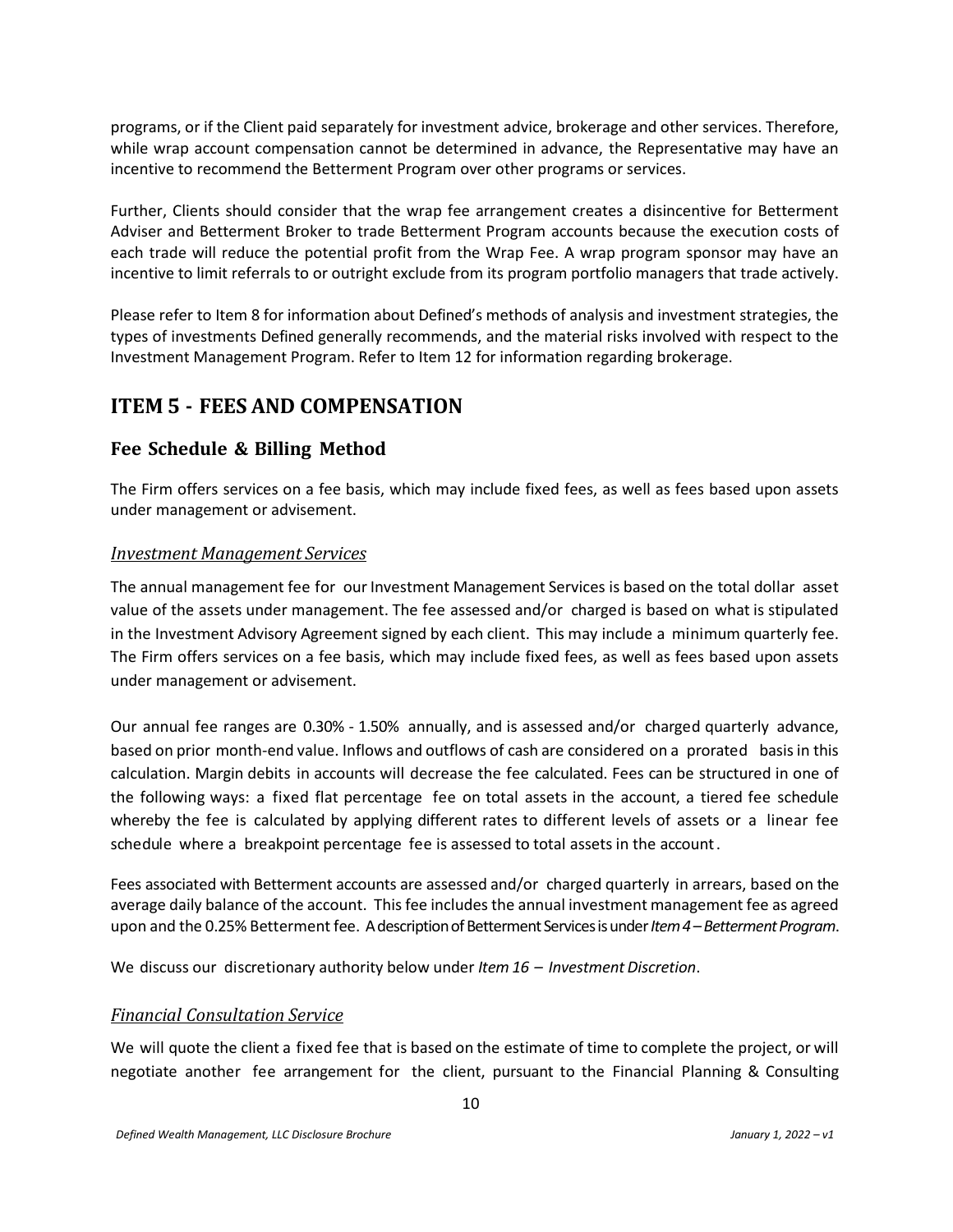Agreement. The total estimated fee, as well asthe ultimate fee that we charge you, is based on the scope and complexity of our engagement with you. We may require a negotiable retainer, which is calculated based on the estimated total financial planning or consulting fee with the remainder of the fee directly billed to you and due to us within thirty (30) days of your financial plan being delivered or consultation rendered to you. In all cases, we will not require a retainer exceeding \$1,200 when services cannot be rendered within six (6) months. In the event that the client or Defined terminates the financial consulting engagement before completion of the financial plan or consultation, Defined will determine the fees due for the services already completed. For flat fee engagements, Client may receive a pro-rata refund of unearned fees which will be based on the hours Advisor has spent on the engagement, billed at the Advisor's hourly rate for such engagements. If the retainer previously paid by you is more than the fees due, Defined will refund the amount of the unearned fees to you. If the amount due is more than the retainer we collected from you, Defined will send you an invoice for the remainder due, which will be due within thirty (30) days of the invoice date. For ongoing engagements, Client will receive a pro-rata refund for any remaining days left in the quarter in which the contract was terminated.

#### **Other Fees and Expenses**

In addition to the advisory fees paid to Defined, clients may incur certain charges imposed by other third parties, such as broker-dealers, custodians, trust companies, platform service providers, banks and other financial institutions (collectively "Financial Institutions"). These additional charges may include securities brokerage commissions, transaction fees, custodial fees, fees attributable to alternative assets, reporting charges, margin costs, charges imposed directly by a mutual fund or ETF in a client's account, as disclosed in the fund's prospectus (e.g., fund management fees and other fund expenses), deferred sales charges, odd-lot differentials, transfer taxes, wire transfer and electronic fund fees, and other fees and taxes on brokerage accounts and securities transactions. The Firm's brokerage practices are described at length in Item 12, below.

#### **Direct Fee Debit**

Clients generally provide Defined with the authority to directly debit their accounts for payment of the investment advisory fees. The Financial Institutions that act as the qualified custodian for client accounts, from which the Firm retains the authority to directly deduct fees, have agreed to send statements to clients not less than quarterly detailing account transactions, including any amounts paid Defined.

#### **Account Additions and Withdrawals**

As stated above, clients may make additions to and withdrawals from their account at any time, subject to Defined's right to terminate an account. Additions may be in cash or securities provided that the Firm reserves the right to liquidate any transferred securities or declines to accept particular securities into a client's account. Clients may withdraw account assets on notice to the Firm, subject to the usual and customary securities settlement procedures. However, the Firm generally designs its portfolios as longterm investments, and the withdrawal of assets may impair the achievement of a client's investment objectives. The Firm may consult with its clients about the options and implications of transferring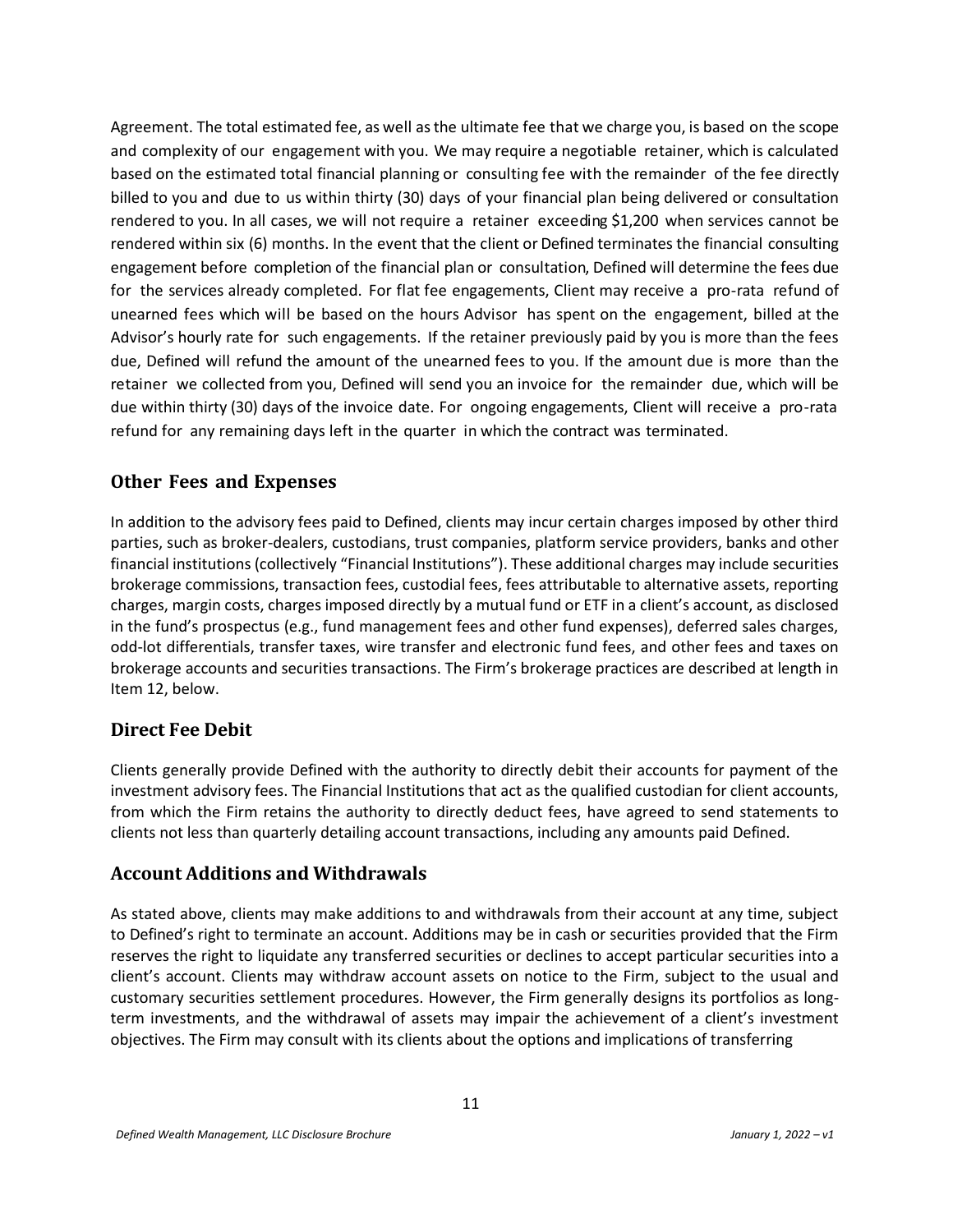securities. Clients are advised that when transferred securities are liquidated, they may be subject to transaction fees, short- term redemption fees, fees assessed at the mutual fund level (e.g., contingent deferred sales charges) and/or tax ramifications.

#### **Commissions and Sales Charges for Recommendations of Securities**

Clients can engage certain persons associated with the Firm (but not the Firm directly) to render securities brokerage services under a separate commission-based arrangement. Clients are under no obligation to engage such persons and may choose brokers or agents not affiliated with Defined.

Under this arrangement, certain of the Firm's Supervised Persons, in their individual capacities as registered representatives of Purshe Kaplan Sterling Investments, Inc. ("PKS"), may provide securities brokerage services and implement securities transactions under a separate commission-based arrangement. Supervised Persons may be entitled to a portion of the brokerage commissions paid to PKS, as well as a share of any ongoing distribution or service (trail) fees from the sale of mutual funds. Defined may also recommend no-load or load-waived funds, where no sales charges are assessed. Prior to effecting any transactions, clients are required to enter into a separate account agreement with PKS.

A conflict of interest exists to the extent that Defined recommends the purchase or sale of securities where its Supervised Persons receive commissions or other additional compensation as a result of the Firm's recommendation. The Firm has procedures in place to ensure that any recommendations made by such Supervised Persons are in the best interest of clients. For certain accounts covered by the Employee Retirement Income Security Act of 1974 ("ERISA") and such others that the Firm, in its sole discretion, deems appropriate, the Firm may provide its investment advisory services on a fee-offset basis. In this scenario, Defined may offset its fees by an amount equal to the aggregate commissions and 12b-1 fees earned by the Firm's Supervised Persons in their individual capacities as registered representatives of PKS.

#### **Termination**

Either party may terminate the advisory agreement at any time by providing written notice to the other party. The client may terminate the agreement at any time by writing Defined at our office. Defined will refund any prepaid, unearned advisory fees.

Terminations will not affect liabilities or obligations from transactions initiated in client accounts prior to termination. In the event the client terminates the investment advisory agreement. Defined will not liquidate any securities in the account unless instructed by the client to do so. In the event of client's death or disability, Defined will continue management of the account until we are notified of client's death or disability and given alternative instructions by an authorized party.

# <span id="page-11-0"></span>**ITEM 6 - PERFORMANCE-BASED FEES AND SIDE-BY-SIDE MANAGEMENT**

Defined does not charge performance-based fees or other fees based on a share of capital gains on or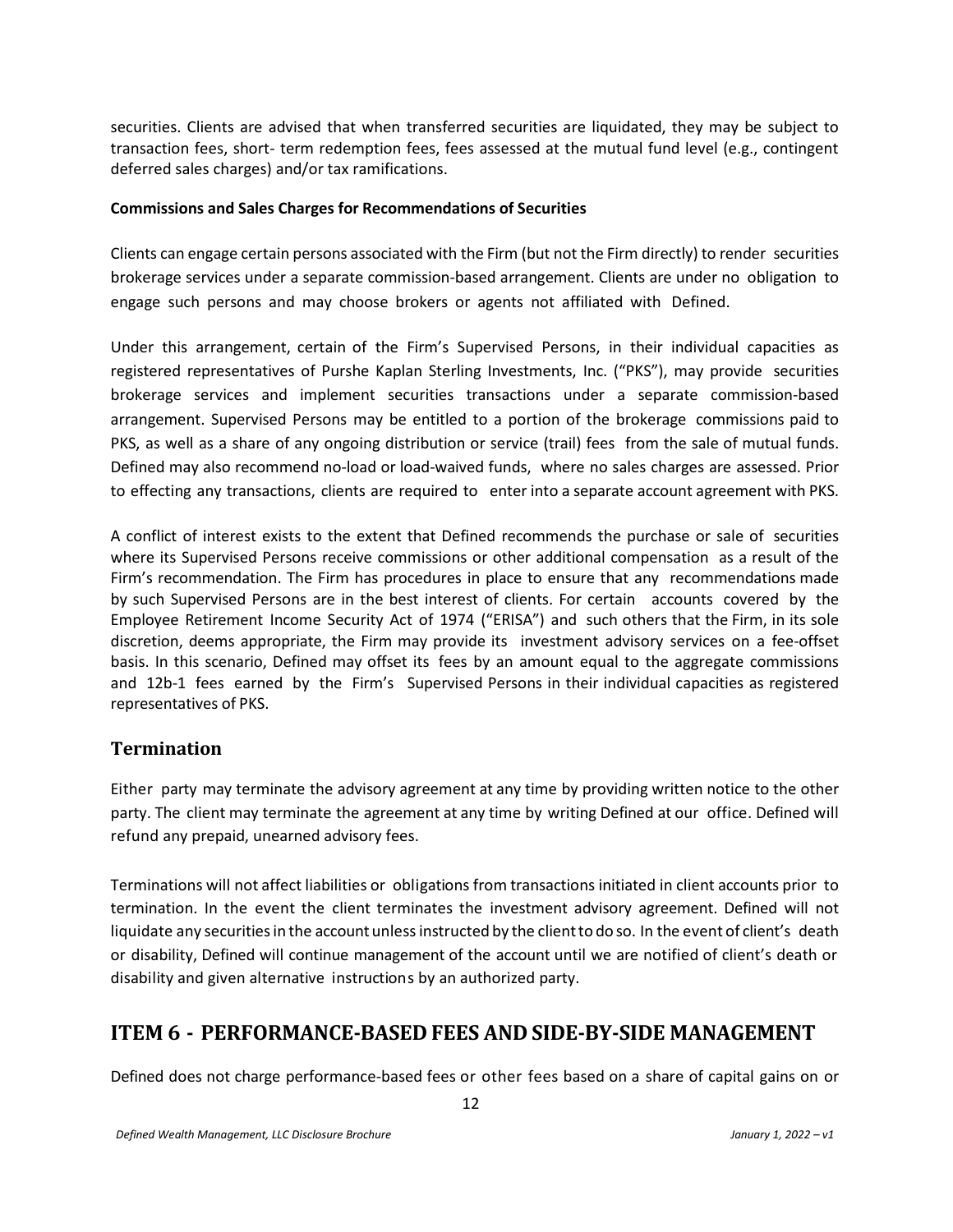capital appreciation of the assets of a client.

# <span id="page-12-0"></span>**ITEM 7 - TYPES OF CLIENTS**

Defined provides asset management, financial consulting, ERISA plan advisory & consulting, investment advisory consultation, and selection of third-party money managers. Our services are provided on a discretionary and non-discretionary basis to a variety of clients, such as institutional investors, individuals, high net worth individuals, trusts and estates, qualified purchasers and individual participants of retirement plans. In addition, we may also provide advisory services to entities such as pension and profitsharing plans, businesses, and other investment advisers.

#### **Account Requirements**

Defined does not have a specific account minimum.

# <span id="page-12-1"></span>**ITEM 8 - METHODS OF ANALYSIS, INVESTMENT STRATEGIESAND RISK OF LOSS**

#### **Methods of Analysis and Investment Strategies**

We will typically use fundamental, cyclical, charting, and/or technical analysis in the selection of individual securities. Defined selects categories of investments based on the clients' attitudes about risk and their need for capital appreciation or income. Different instruments involve different levels of exposure to risk. We seek to select individual securities with characteristics that are most consistent with the client's objectives. Since Defined treats each client account uniquely, client portfolios with a similar investment objectives and asset allocation goals may own different securities. Tax factors will not influence Defined's investment decisions.

#### *General Investment Strategies*

Defined generally uses diversification in an effort to minimize risk and optimize the potential return of a portfolio. More specifically, we utilize multiple asset classes, investment styles, market capitalizations, sectors, and regions to provide diversification. Each portfolio composition is determined in accordance with the clients' investment objectives, risk tolerance, and time horizon. We utilize both passive and active investment management strategies in an effort to optimize portfolios.

Our general investment strategy is to seek real capital growth proportionate with the level of risk the client is willing to take. We develop a Client Profileto help identify the client'sinvestment objectives, time horizon, risk tolerance, tax considerations, target asset allocation, and any special considerations and/or restrictions the client chooses to place on the management of the account. Defined will then recommend investments that we feel are consistent with the Client Profile.

After defining client needs, Defined develops and implements plans for the client's account. Then, we monitor the results and make adjustments as needed. As the initial assumptions change, the plans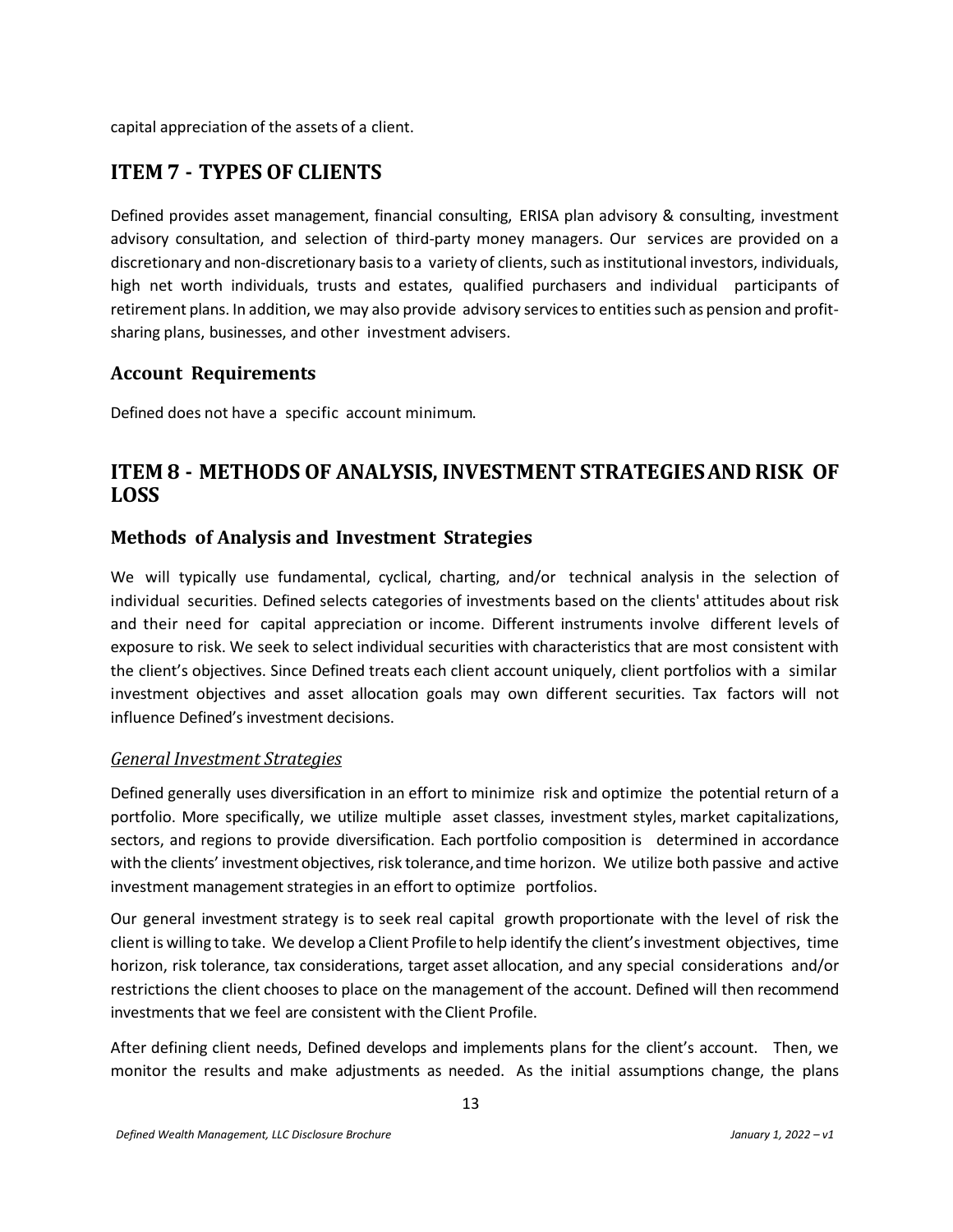themselves may need to be adapted. Continuous portfolio management is important in an effort to keep the client's portfolio consistent with the client's objectives.

#### *Methods of Analysis for Selecting Securities*

Defined's IARs may use, among others, technical, fundamental, and/or charting analysis in the selection of individual equity securities. Additionally, ourIARs may use specific strategies or resources in the method of analysis and selection of mutual funds.

#### *Technical Analysis*

The effectiveness of technical analysis depends upon the accurate forecasting of major price moves or trends in the securities traded by the IAR. However, there is no assurance of accurate forecasts or that trends will develop in the markets we follow. In the past, there have been periods without discernable trends and similar periods will presumably occurin the future. Even where major trends develop, outside factors like government intervention could potentially shorten them.

Furthermore, one limitation of technical analysis is that it requires price movement data, which can translate into price trends sufficient to dictate a market entry or exit decision. In a trendless or erratic market, a technical method may fail to identify trends requiring action. In addition, technical methods may overreact to minor price movements, establishing positions contrary to overall price trends, which may result in losses. Finally, a technical trading method may under perform other trading methods when fundamental factors dominate price moves within a given market.

The calculations that underline our system, methods, and strategies involve many variables, including determinants from information generated by computers and/or charts. The use of a computer in collating information or in developing and operating a trading method does not assure the success of the method because a computer is merely an aid in compiling and organizing trade information.

Accordingly, no assurance is given that the decisions based on computer-generated information will produce profits for a client's account.

#### *Relative Strength Analysis*

Relative strength measures one stock versus another or a group of stocks versus an index, such as the S&P 500. Through relative strength analysis, we can rank areas of the market that are outperforming or underperforming the broad market, whether the Russell 3000 or S&P 500. For our purposes, we use the S&P 500. We then add the highest relative strength sectors and macro areas (i.e., small cap vs. large cap) to our investment model, using primarily ETFs. The general premise isthatthose areas of the market with highest relative strength outperform over the long term. Additionally, as a risk override, we run moving average analysis to identify when markets are most vulnerable, and from time to time lighten market exposure.

#### *FundamentalAnalysis*

Fundamental analysis assesses the financial health and management effectiveness of a business by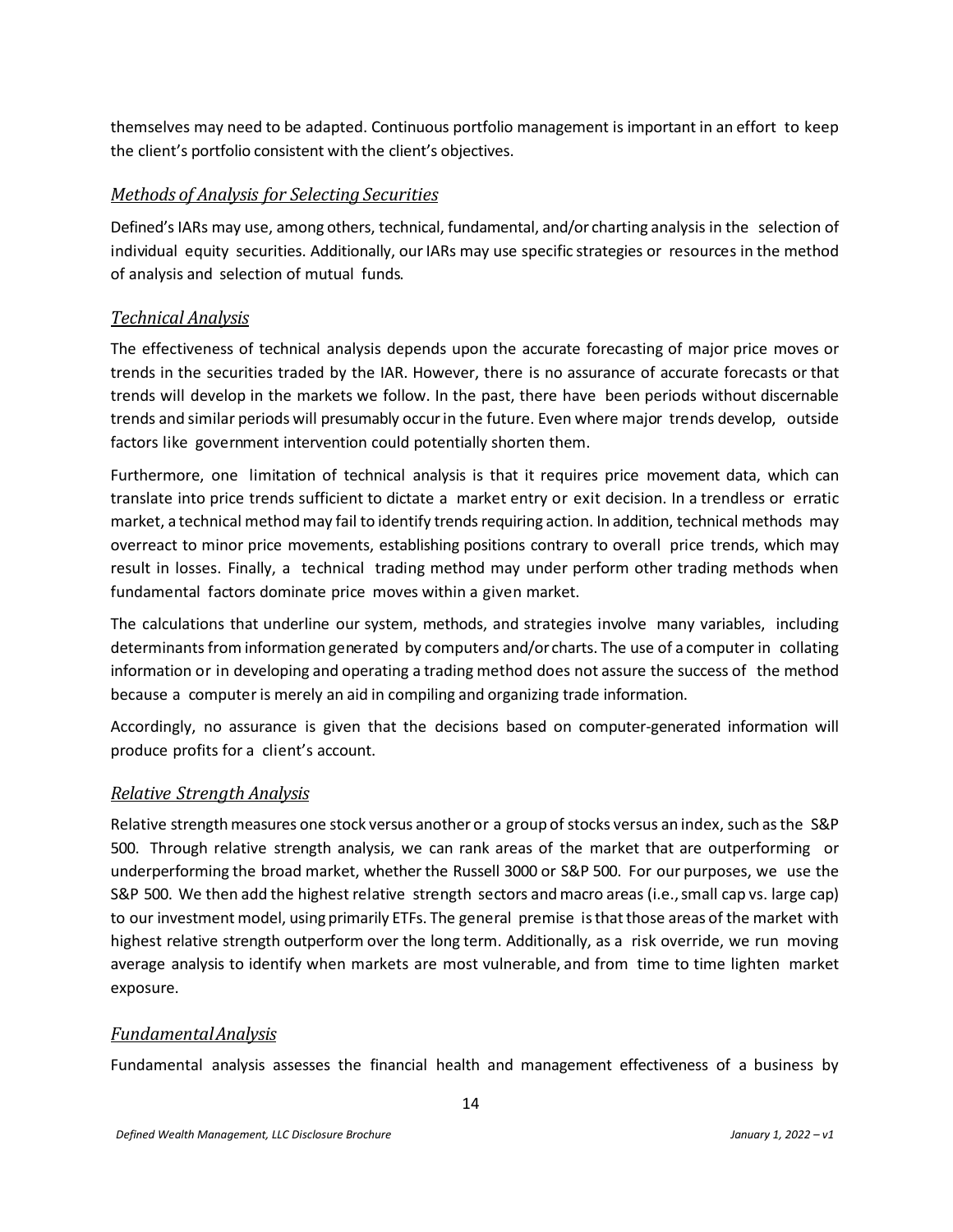analyzing a company's financial reports, key financial ratios, industry developments, economic data, competitive landscape, and management. The objective of fundamental analysis is to use historical and current financial data to assess the stock valuation of a company, evaluate company profitability, credit risk, and forecast future performance of the company and its share price. Fundamental analysis assumptions and calculations are based on historical data and forecasts; therefore, the quality of information and assumptions used are critical. Differences can exist between market fundamentals and how you analyze them.

#### *ChartingAnalysis*

Charting analysis involves the use of patterns in performance charts. OurIARs use this charting technique to search for patterns in an effort to predict favorable conditions for buying and/orselling a security.

#### *Mutual Funds*

In analyzing mutual funds, our IARs use various sources of information, including data provided by ycharts. We review key characteristics such as historical performance, consistency of returns, risk level, and size of fund. Expense ratio and other costs are also significant factors in fund selection. We also subscribe to/access additional information from other sources that inform our general macro- economic view.

#### *Options*

IARs may use options as an investment strategy. An option is a contract that gives the buyer the right, but not the obligation, to buy or sell an asset (such as a share of stock) at a specific price on or before a certain date. An option, just like a stock or bond, is a security. An option is also a derivative because it derives its value from an underlying asset. The two types of options are calls and puts. A call gives the holder the right to buy an asset at a certain price within a specific period of time. A call may be purchased if the expectation is that the stock will increase substantially in value before the option expires. It may also be sold as a hedge to protect gains or principal of an existing holding (covered calls). A put gives the holder the right to sell an asset at a certain price within a specific period of time. A put may be purchased if the expectation isthat the stock will decrease substantially in value before the option expires. They are typically purchased as a hedge to protect gains or principal of a portfolio. There are various options strategies that our IARs may deploy in a strategy, as appropriate for a client's needs. These include, but may not be limited to: covered options (selling a call or put for a premium payment while retaining the cash or securities required to facilitate the underlying purchase or sale of securities if an option is exercised) or spreads/straddles(buying or selling call or put options on the same or opposite side of the market to benefit from the bid/ask "spread" or to straddle the market based on value or time variances).

#### *Alternative Investments*

IARs may use Alternative Investments as a way to diversify a portfolio. Alternative Investments are considered to be "non-correlated" assets, meaning that they do not tend to run up or down (track) with the market like standard securities typically do. The main goal of alternativesis to provide accessto other return sources, with the potential benefit of reducing risk of a client's portfolio, improving returns, or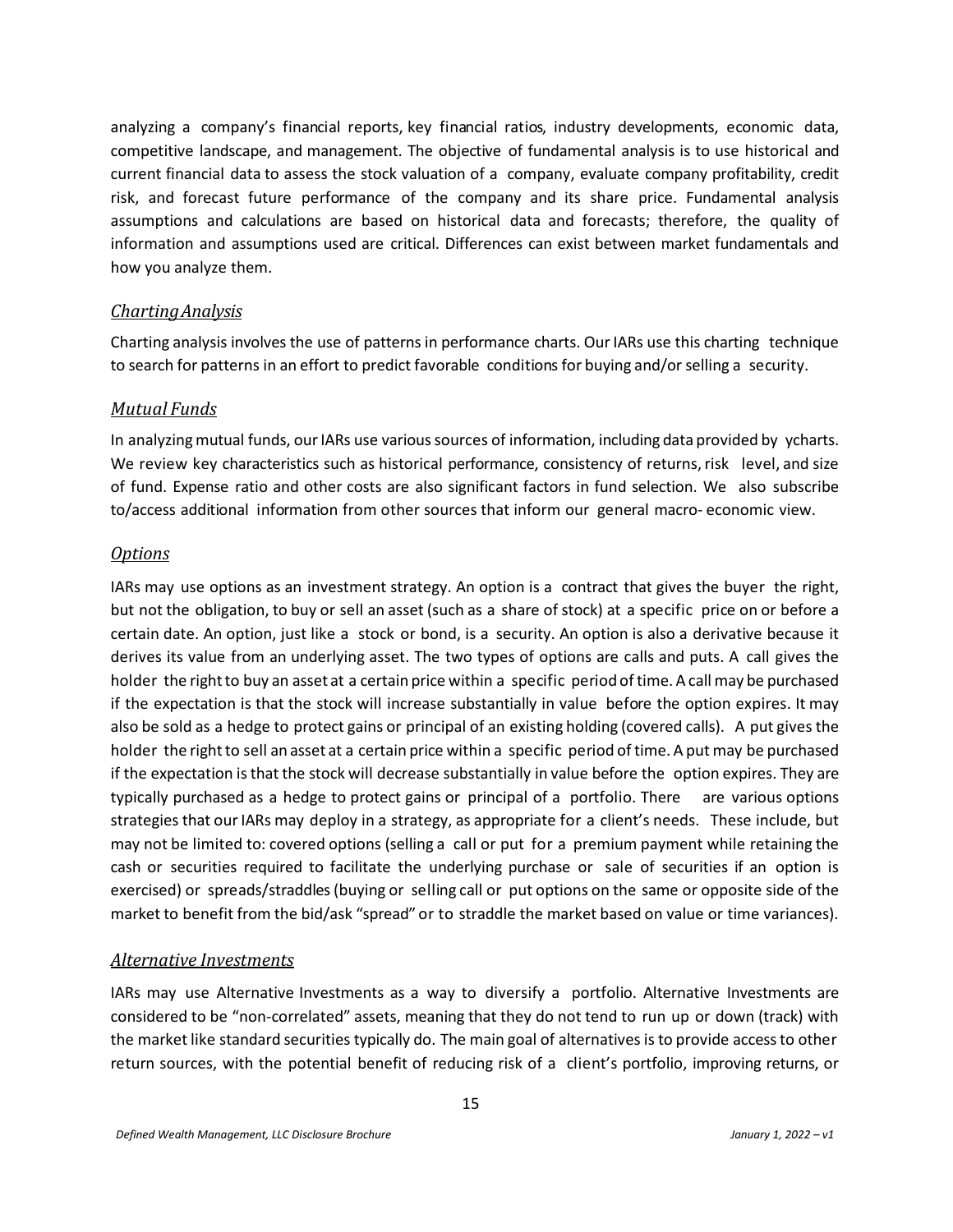both.

#### *Specific Investment Strategiesfor Managing Portfolios*

IARs may use Modern Portfolio Theory tactical asset allocation, cash as a strategic asset, long-term holding, trend, dollar-cost-averaging, defensive portfolio strategies in the construction and management of client portfolios.There is no guarantee that any of the following strategies will be successful and we make no promises or warranties asto the accuracy of our market analysis.

#### *Modern Portfolio Theory (MPT)*

IARs use the Modern Portfolio Theory, which has a basic concept of using diversification in an effort to help minimize risk and optimize the potential return of a portfolio.

#### *Tactical Asset Allocation*

IARs may use a tactical asset allocation strategy in the shorterterm to deviate from a client's long- term strategic asset allocation target in an effort to take advantage of what we perceive as market pricing anomalies or strong market sectors or to avoid perceived weak sectors. Once they achieve the desired short-term opportunities or perceives that opportunities have passed, we generally return a client's portfolio to the original strategic asset mix.

#### *Cash as a Strategic Asset*

IARs may use cash as a strategic asset and at times move or keep client's assets in cash or cash equivalents. While high cash levels can help protect a client's assets during periods of market decline, there is a risk that our timing in moving to cash is less than optimal upon either exit or reentry into the market, potentially resulting in missed opportunities during positive market moves.

#### *Long-termHolding*

IARs do not generally purchase securitiesfor clients with the intent to sell the securities within 30 days of purchase, as we do not generally use short-term trading as an investment strategy. However, there may be times when we will sell a security for a client when the client has held the position for less than 30 days.

IARs do not attempt to time short-term market swings. Short-term buying and selling of securities is typically limited to those cases where a purchase has resulted in an unanticipated gain or loss in which we believe that a subsequent sale is in the best interest of the client.

#### *Trend*

IARs may manage client assets using a trend following methodology based on the 200-day average and grounded in a strong sell discipline for all positions within the portfolio.

#### *Dollar-Cost-Averaging*

Dollar cost averaging involves investing money in multiple installments overtime to take advantage of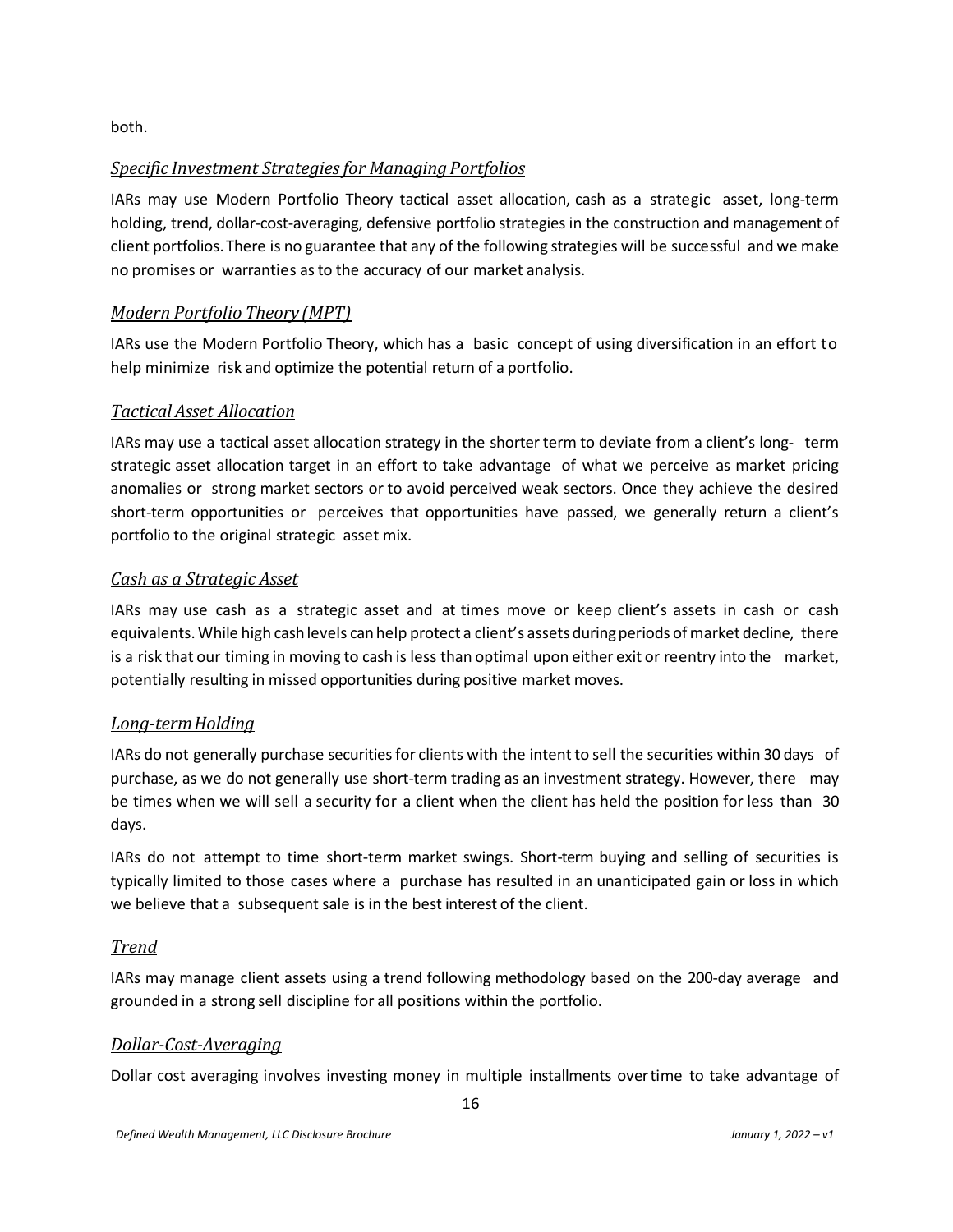price fluctuations in the attempt to get a lower average cost per share.

#### *Defensive Strategies*

If our IAR anticipates poor near-term prospects for equity markets, we may adopt a defensive strategy for clients' accounts by investing substantially in fixed income securities and/or money market instruments. We may also utilize low, non or negative correlated investments through mutual funds and EFT's. There can be no guarantee that the use of defensive techniques would be successful in avoiding losses.

#### *Margin*

Some clients of Defined maintain margin accounts to facilitate short-term borrowing needs, which are unrelated to our investment strategy (ies). For some high-net worth (HNW) clients that are seeking a more aggressive strategy for their portfolio, our IARs may work with those clients on an individual basis to develop a leveraged strategy utilizing margin to increase market participation portfolio as part of a customized investment strategy. Clients are responsible for any brokerage or margin charges in addition to advisory fees. Risks of using margin include "margin calls" (also called "fed calls" or "maintenance calls.") Margin calls occur when account values decrease below minimum maintenance margin levels established by the broker-dealer that holds the securities in the client's account, requiring the investorto deposit additional money or securities into their margin account.

While the use of margin borrowing can increase returns, it can also magnify losses. Clients must specifically request to establish a margin account.

#### *Additional Strategies*

Clients interested in learning more about any of the above strategies should contact us for more information and/or refer to the prospectus of any mutual fund. We may also consider additional strategies by specific client request.

#### Investing Involves Risk

#### *General Risks of Owning Securities*

Investing in securities involves risk of loss that clients should be prepared to bear. While the stock market may increase and your account(s) could enjoy again, it is also possible that the stock market may decrease, and your account(s) could suffer a loss. It isimportantthat you understand the risks associated with investing in the stock market, are appropriately diversified in your investments, and ask us any questions you may have.

#### *Risk of Loss*

Diversification does not guarantee a profit or guarantee to protect you against loss, and there is no guarantee that your investment objectives will be achieved. Defined strategies and recommendations may lose value. All investments have certain risks involved including, but not limited to the following: Stock Market Risk: The value of securities in the portfolio will fluctuate and, as a result, the value may decline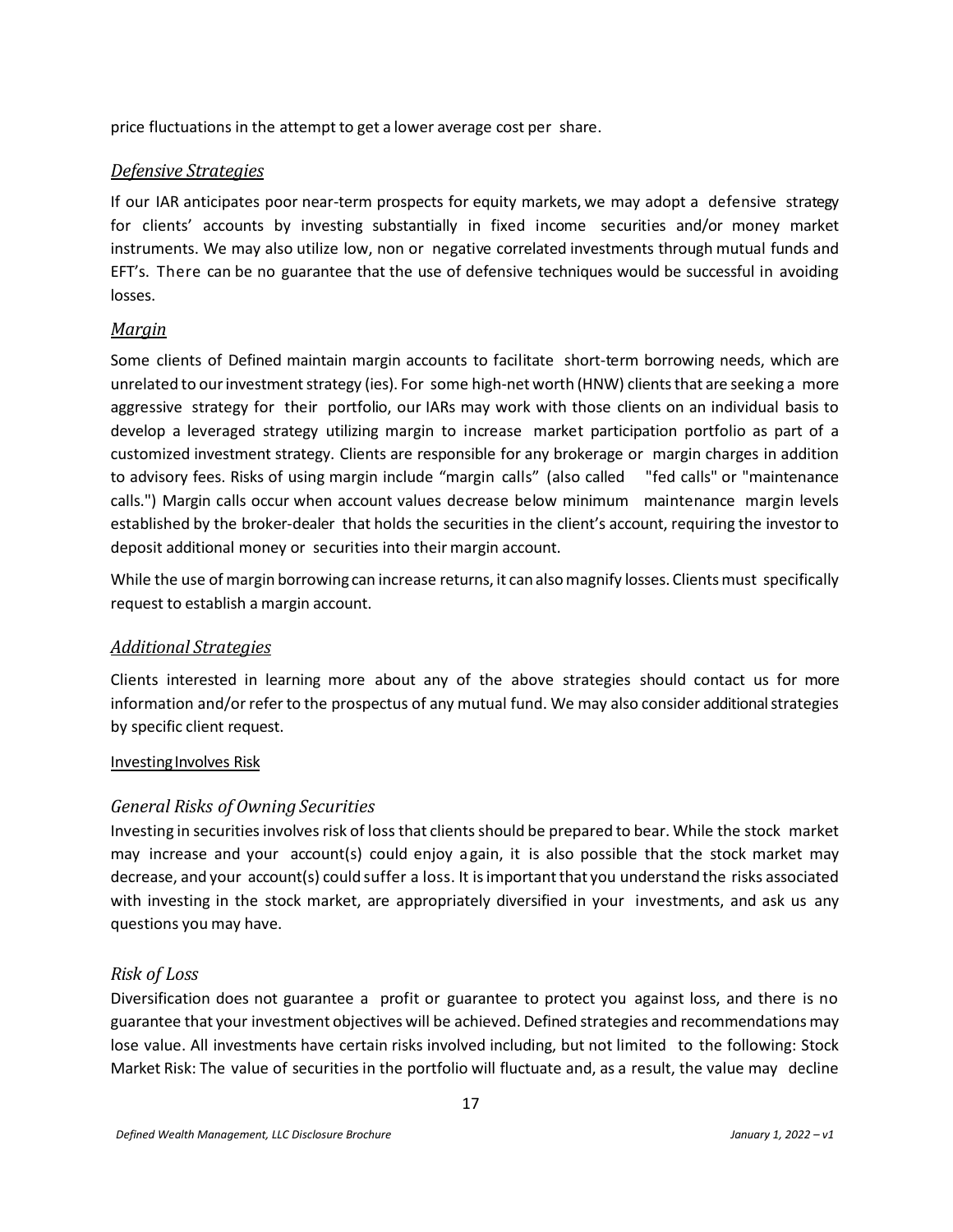suddenly or over a sustained period of time.

- Managed Portfolio Risk: The manager's investment strategies or choice of specific securities may be unsuccessful and may cause the portfolio to incur losses.
- Industry Risk: The portfolio's investments could be concentrated within one industry or group of industries. Any factors detrimental to the performance of such industries will disproportionately impact your portfolio. Investments focused in a particular industry are subject to greater risk and are more greatly impacted by market volatility than less concentrated investments.
- Non-U.S. Securities Risk: Non-U.S. securities are subject to the risks of foreign currency fluctuations, generally higher volatility and lower liquidity than U.S. securities, less developed securities markets and economic systems and political economic instability.
- Emerging Markets Risk: To the extent that your portfolio invests in issuers located in emerging markets, the risk may be heightened by political changes and changes in taxation or currency controls that could adversely affect the values of these investments. Emerging markets have been more volatile than the markets of developed countries with more mature economies.
- Currency Risk: The value of your portfolio's investments may fall as a result of changes in exchange rates.
- Credit Risk: Most fixed income instruments are dependent on the underlying credit of the issuer. If we are wrong about the underlying financial strength of an issuer, we may purchase securities where the issuer is unable to meet its obligations. If this happens, your portfolio could sustain an unrealized or realized loss.
- Inflation Risk: Most fixed income instruments will sustain losses if inflation increases, or the market anticipates increases in inflation. If we enter a period of moderate or heavy inflation, the value of your fixed income securities could go down.
- Interest Rate Risk: Fluctuations in interest rates may cause investment prices to fluctuate.
- Margin Risk: The use of margin is not suitable for all investors, since it increases leverage in your Account and therefore risk.
- ETF and Mutual Fund Risk: When we invest in an ETF or mutual fund for a client, the client will bear additional expenses based on its pro rata share of the ETFs or mutual fund's operation expenses, including the potential duplication of management fees. The risk of owning an ETF or mutual fund greatly reflects the risks of owning the underlying securitiesthe ETF or mutual fund holds. Clients may also incur brokerage costs when purchasing ETFs.
- Derivative Risk: Derivatives are securities, such as futures contracts or options, whose value is derived from that of other securities or indices. Derivatives can be used for hedging (attempting to reduce risk by offsetting one investment position with another) or non-hedging purposes. Hedging with derivatives may increase expenses, and there is no guarantee that a hedging strategy will achieve the desired results. Utilizing derivatives can cause greater than ordinary investment risk, which could result in losses.
- Alternative Investment Risk: Alternative Investments involve a high degree of risk, often engage in leveraging and other speculative investment practices thatmay increase the risk of investment loss, can be highly illiquid, are not always required to provide periodic pricing or valuation information to investors, may involve complex tax structures and delays in distributing important tax information, are not subject to the same regulatory requirements as mutual funds, often charge high fees which may offset any trading profits, and in many cases the underlying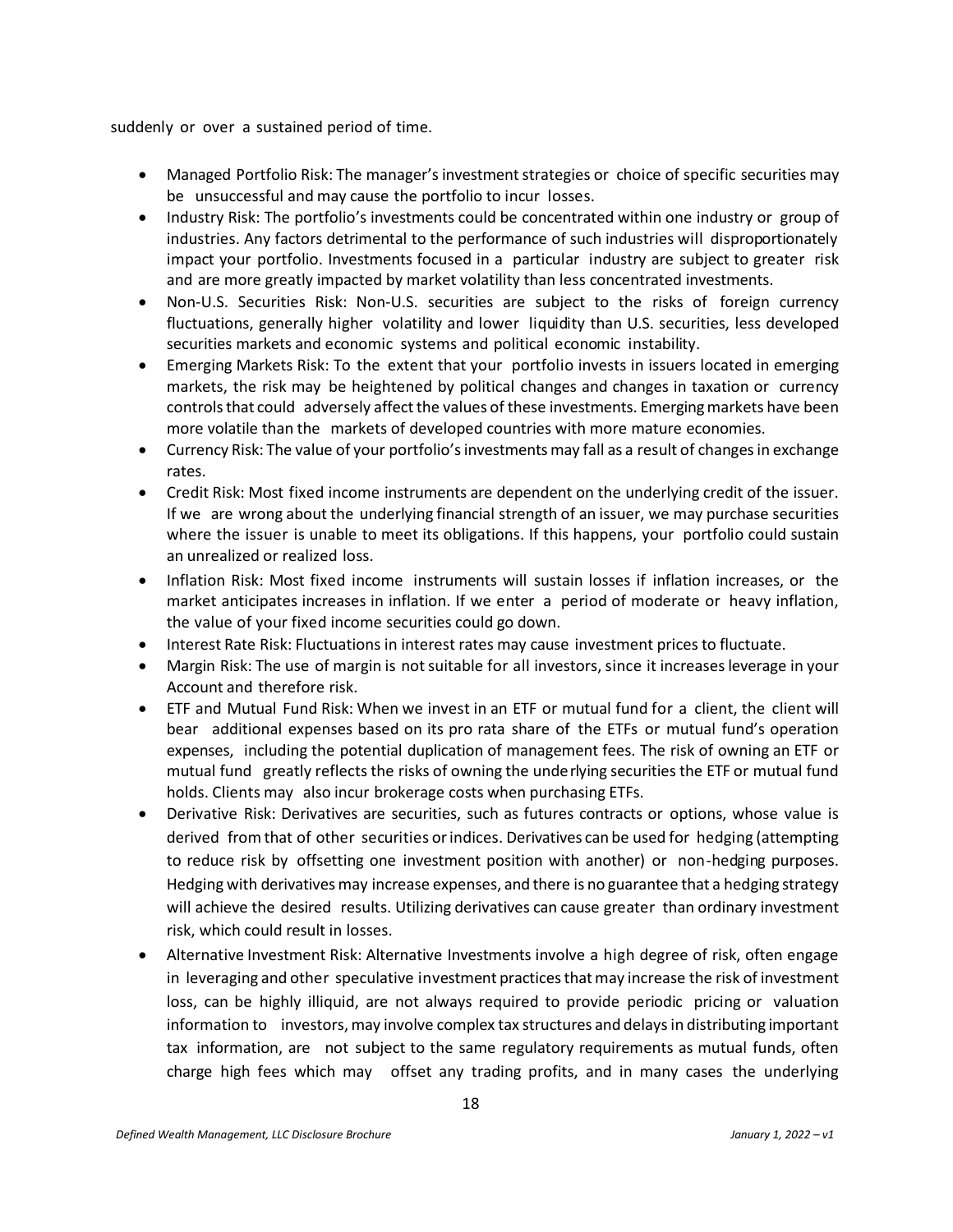investments are not transparent and are known only to the investment manager. Alternative investment performance can be volatile. An investor could lose all or a substantial amount of his or her investment.

• Management Risk: Your investment with us varies with the success and failure of our investment strategies, research, analysis and determination of portfolio securities. If our investment strategies do not produce the expected returns, the value of the investment may decrease.

# <span id="page-18-0"></span>**ITEM 9 - DISCIPLINARY INFORMATION**

Defined and our personnel seek to maintain the highest level of business professionalism, integrity, and ethics. We are required to disclose the facts of any legal or disciplinary eventsthat arematerial to a client's evaluation of our business or the integrity of our management. We do not have any required disclosures to this Item.

# <span id="page-18-1"></span>**ITEM 10 - OTHER FINANCIAL INDUSTRY ACTIVITIES AND AFFILIATIONS**

Defined is required to disclose any relationship or arrangement that is material to its advisory business or to its clients with certain related persons.

#### **Relationship with tru Independence, LLC**

The Firm maintains a business relationship with tru Independence, LLC ("tru Independence"), a service platform for investment professionals and an SEC registered investment adviser. Through its relationship with tru Independence, Defined gains access to services related to reporting, custody, investments, compliance, trading, technology, transition support and other related services.

In fulfilling its duties to its clients, the Firm endeavors at all times to put the interests of its clients first. The Firm reviews all of its service provider relationships on an ongoing basis in an effort to ensure decisions are made in the best interests of clients. Clients should be aware, however, that this relationship may pose certain conflicts of interest. Specifically, tru Independence charges the Firm a platform fee that decreases as assets increase. Accordingly, the Firm has an incentive to increase the assets it places through the tru Independence platform. tru Independence also provided transition support aimed at helping the Firm launch its new advisory firm. The receipt of economic and other benefits as described above from tru Independence creates an incentive for the Firm to choose tru Independence over other service providers that do not furnish similar benefits.

#### **Registered Representatives of a Broker/Dealer**

Certain of the Firm's Supervised Persons are registered representatives of PKS and may provide clients with securities brokerage services under a separate commission-based arrangement. This arrangement is described at length in Item 5. This arrangement allows Defined's Supervised Persons to offer certain qualified clients trading services, which gives the Firm the ability to execute trades through PKS of client assets custodied at Fidelity as Defined in Item 12.

#### **Licensed Insurance Agents**

Certain of the Firm's Supervised Persons are licensed insurance agents and may offer certain insurance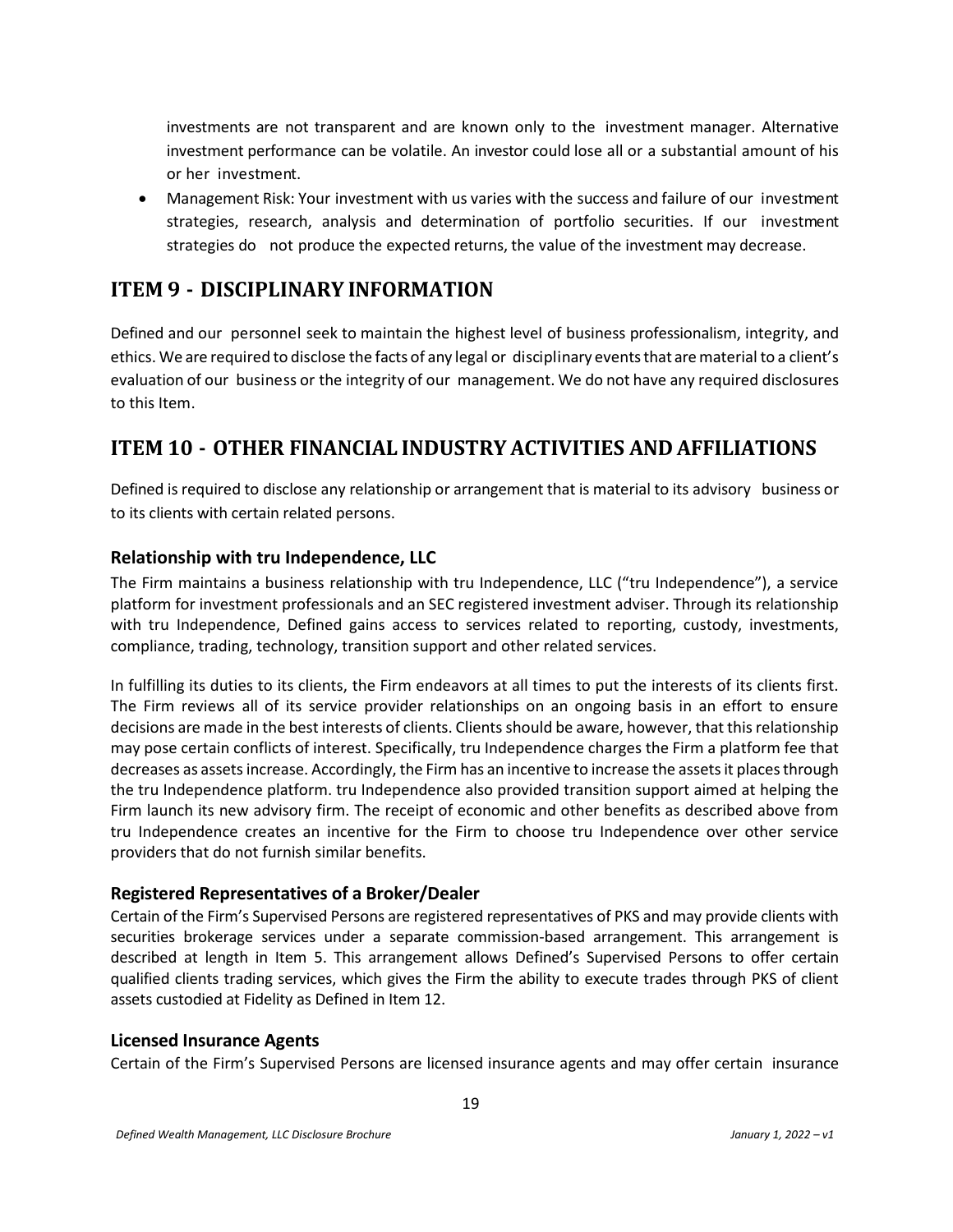products on a fully disclosed commissionable basis. A conflict of interest exists to the extent that the Firm recommends the purchase of insurance products where its Supervised Persons may be entitled to insurance commissions or other additional compensation. The Firm has procedures in place whereby it seeks to ensure that all recommendations are made in its clients' best interest regardless of any such affiliations.

#### **Retirement Plan Accounts**

The Firm may from time to time recommend the rollover to an IRA from an employer sponsored retirement plan. This product will be recommended when it is deemed by the Firm to be in the best interest of the client. It is understood that the Investment Advisor Representative will receive management fee paid by me as indicated by the client agreement that will be signed when the account is opened.

When we provide investment advice to you regarding your retirement plan account or individual retirement account, we are fiduciaries within the meaning of Title I of the Employee Retirement Income Security Act and/or the Internal Revenue Code, as applicable, which are laws governing retirement accounts. The way we make money creates some conflicts with your interests, so we operate under a special rule that requires us to act in your best interest and not put our interest ahead of yours.

Under this special rule's provisions, we must:

- Meet a professional standard of care when making investment recommendations (give prudent advice);
- Never put our financial interests ahead of yours when making recommendations (give loyal advice);
- Avoid misleading statements about conflicts of interest, fees, and investments;
- Follow policies and procedures designed to ensure that we give advice that is in your best interest;
- Charge no more than is reasonable for our services; and
- Give you basic information about conflicts of interest.

When recommending the rollover to an IRA from an employer sponsored retirement plan, you will be provided with disclosure on the reasons why the transaction is in your best interested, it will be required to be signed by both you and the advisor and will be maintained in your file.

# <span id="page-19-0"></span>**ITEM 11 - CODE OF ETHICS, PARTICIPATION OR INTEREST IN CLIENT TRANSACTIONS AND PERSONAL TRADING**

#### **Code of Ethics**

Defined believes that we owe clients the highest level of trust and fair dealing. As part of our fiduciary duty, we place the interests of our clients ahead of the interests of the firm and our personnel. Defined has adopted a Code of Ethics that emphasizes the high standards of conduct that Defined seeks to observe.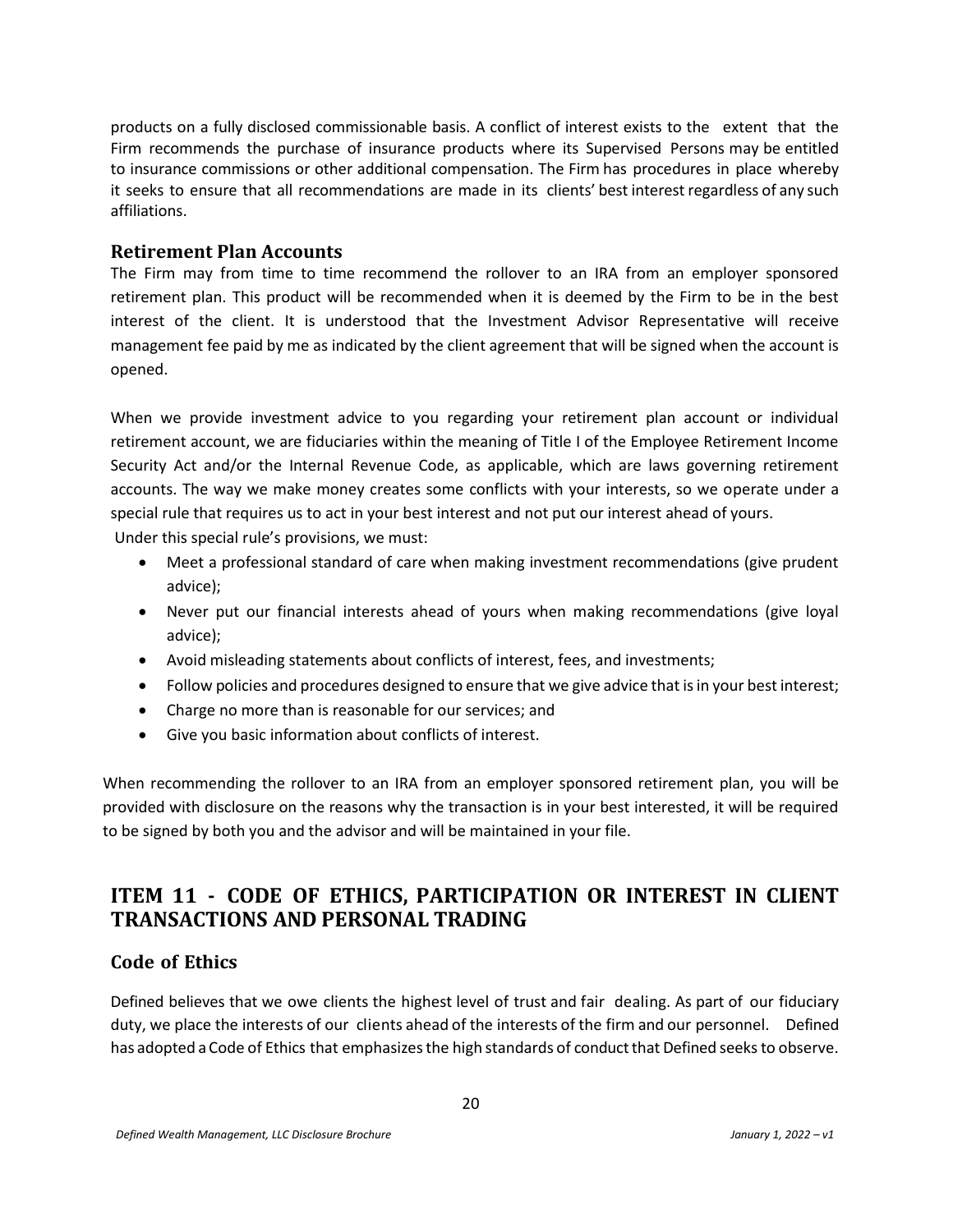The Firm's personnel are required to conduct themselves with integrity at all times and follow the principles and policies detailed in our Code of Ethics.

Defined's Code of Ethics attempts to address specific conflicts of interest that either we have identified or that could likely arise. Defined's personnel are required to follow clear guidelines from the Code of Ethics in areas such as gifts and entertainment, other business activities, prohibitions of insider trading, and adherence to applicable federal securities laws. Additionally, individuals who formulate investment advice for clients, or who have access to nonpublic information regarding any clients' purchase or sale of securities, are subject to personal trading policies governed by the Code of Ethics (see below).

Defined will provide a complete copy of the Code of Ethics to any client or prospective client upon request.

#### *Personal Trading Practices*

Defined and our personnel may purchase or sell securities for themselves, regardless of whether the transaction would be appropriate for a client's account. The Firm and our personnel may purchase or sell securities for themselves that we also recommend/utilize for clients. This includes related securities (e.g., warrants, options, or other derivatives). This presents a potential conflict of interest, as we have an incentive to take investment opportunities from clients for our own benefit, favor our personal trades over client transactions when allocating trades, or use the information about the transactions we intend to make for clients to our personal benefit by trading ahead of clients.

Our policies to address these conflicts include the following:

- 1. The client receives the opportunity to act on investment decisions/recommendations prior to and in preference to accounts of your Defined's investment advisor representative ("IAR").
- 2. Defined prohibits trading in a manner that takes personal advantage of price movements caused by client transactions.
- 3. If your IAR wishes to purchase or sell the same security as he/she recommends or takes action to purchase or sell for a client, he/she will not do so until the custodian fills the client's order, if the order cannot be aggregated with the client order. As a result of this policy, it is possible that clients may receive a better or worse price than Defined's IAR for transactions in the same security on the same day as a client.
- 4. Defined requires our IARs to report personal securities transactions on at least a quarterly basis.
- 5. Conflicts of interest also may arise when Defined's IARs become aware of limited offerings or IPOs, including private placements or offerings of interests in limited partnerships or any thinly traded securities, whether public or private. Given the inherent potential for conflict, limited offerings and IPOs demand extreme care. Defined'sIARs are required to obtain pre-approval from the Chief Compliance Officer before trading in limited offerings and are prohibited from transacting in IPOs for personal accounts.
- 6. Under certain limited circumstances, we make exceptions to the policies stated above. Defined will maintain records of these trades, including the reasons for any exceptions.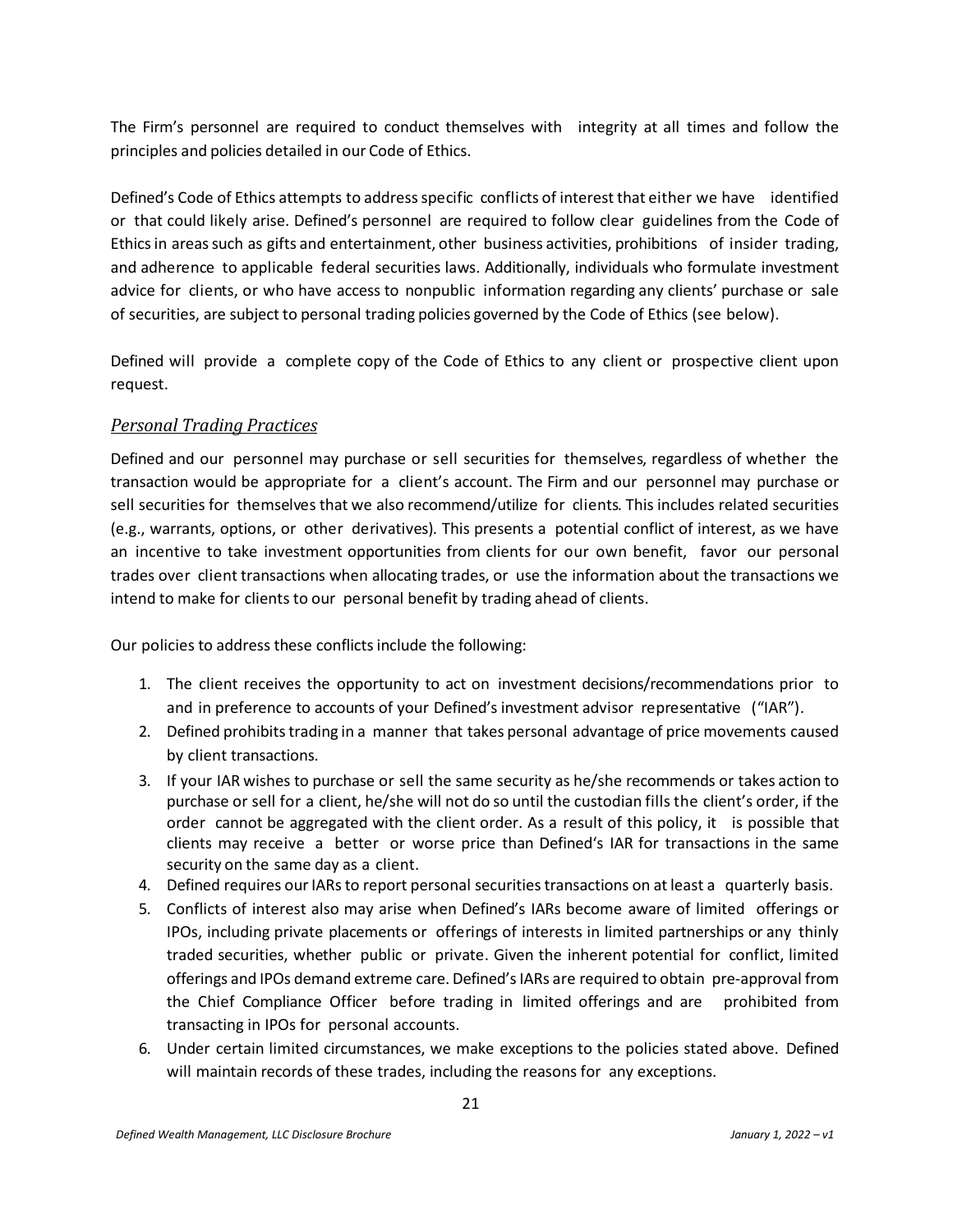# <span id="page-21-0"></span>**ITEM 12 - BROKERAGE PRACTICES**

Defined requires accounts that are not managed by third-party investment managers to be established with Fidelity Investments, member FINRA/SIPC. Defined engages the custodians to clear transactions and custody assets. The custodians provide Defined with services that assist us in managing and administering clients' accounts which include software and other technology that (i ) provide access to client account data (such as trade confirmations and account statements); (ii) facilitate trade execution and allocate aggregated trade orders for multiple client accounts; (iii) provide research, pricing and other market data; (iv) facilitate payment of fees from its clients' accounts; and (v) assist with certain back-office functions, recordkeeping and client reporting.

As part of the arrangement described above, the custodians also make certain research and brokerage services available at no additional cost to our firm. These services include certain research and brokerage services, including research services obtained by the custodians directly from independent research companies, as selected by our firm (within specific parameters). Research products and services provided by the custodians to our firm may include research reports on recommendations or other information about, particular companies or industries; economic surveys, data and analyses; financial publications; portfolio evaluation services; financial database software services; computerized news and pricing services; quotation equipment for use in running software used in investment decision-making; and other products or services that provide lawful and appropriate assistance by the custodians to our firm in the performance of our investment decision-making responsibilities. The aforementioned research and brokerage services are used by our firm to manage accounts. Without this arrangement, our firm might be compelled to purchase the same or similar services at our own expense.

As a result of receiving the services discussed above, we have an incentive to continue to use or expand the use of the custodians' services. Our firm examined this conflict of interest when we chose to enter into the relationship with the custodians and we have determined that the relationship is in the best interest of our firm's clients and satisfies our client obligations, including our duty to seek best execution.

The custodians charge brokerage commissions and transaction fees for effecting certain securities transactions(i.e., transaction fees are charged for certain no-load mutual funds, commissions are charged for individual equity and debt securities transactions).

The custodians generally do not charge clients separately for custody services but are compensated by account holders through commissions and other transaction-related or asset-based fees for securities trades that are executed through the custodians or that settle into accounts at the custodians. The custodians charge brokerage commissions and transaction fees for effecting certain securities transactions(i.e., transaction fees are charged for certain no-load mutual funds, commissions are charged for individual equity and debt securities transactions). The custodians enable us to obtain many no-load mutual funds without transaction charges and other no-load funds at nominal transaction charges. The custodians' commission rates are generally discounted from customary retail commission rates. However,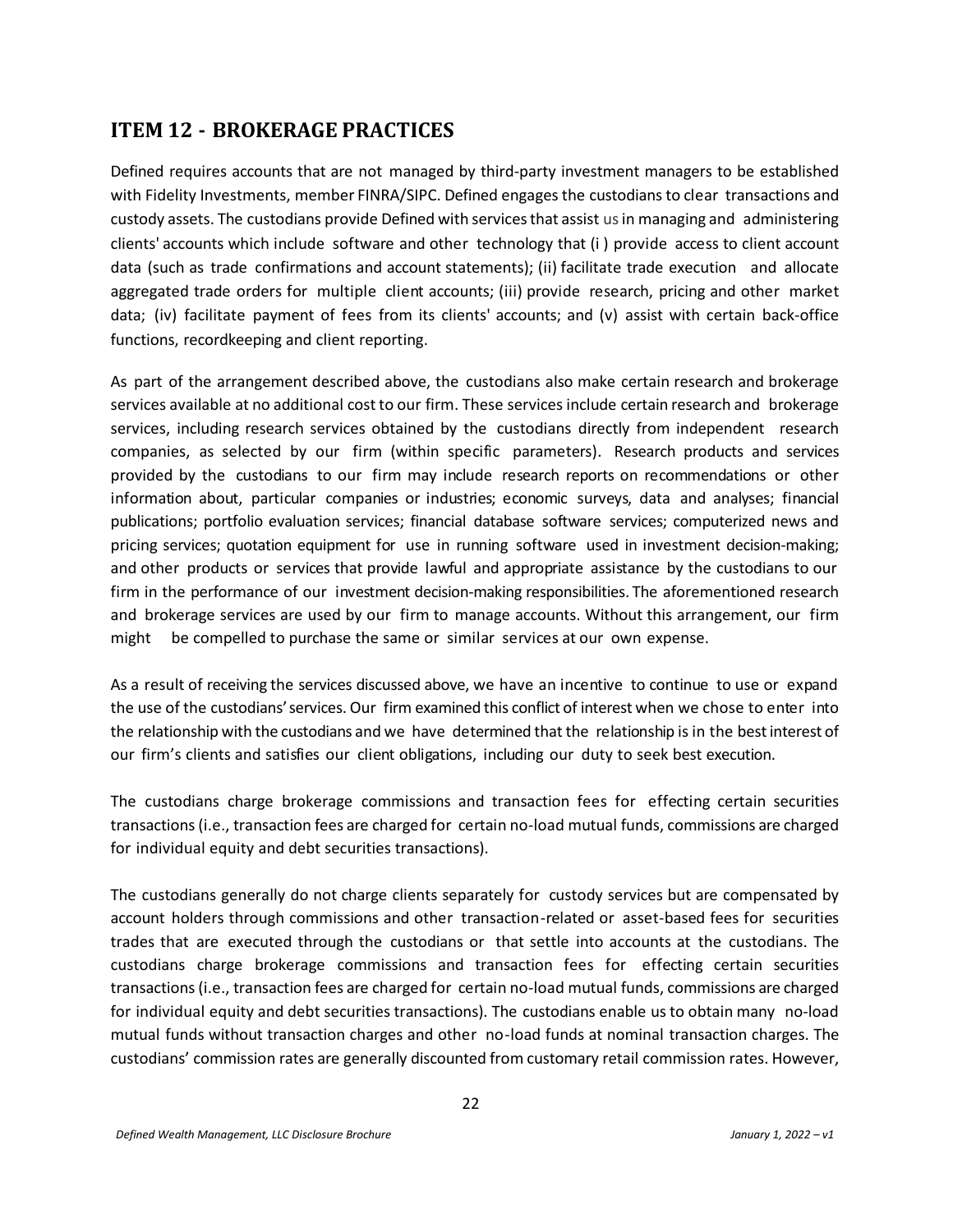the commission and transaction fees charged by the custodians may be higher or lower than those charged by other custodians and broker-dealers.

We may aggregate (combine) trades for ourselves or our associated persons with your trades, providing that the following conditions are met:

- 1. Our policy for the aggregation of transactions shall be fully disclosed separately to our existing clients (if any) and the broker-dealer(s) through which such transactions will be placed;
- 2. We will not aggregate transactions unless we believe that aggregation is consistent with our duty to seek the best execution (which includesthe duty to seek best price) for you and is consistent with the terms of our investment advisory agreement with you for which trades are being aggregated.
- 3. No advisory client will be favored over any other client; each client that participates in an aggregated order will participate at the average share price for all our transactions in a given security on a given business day, with transaction costs based on each client's participation in the transaction;
- 4. We will prepare a procedure specifying how to allocate the order among those clients;
- 5. If the aggregated order is filled in its entirety, it will be allocated among clients in accordance with the allocation statement; if the order is partially filled, it will be allocated pro-rata based on the allocation statement;
- 6. Our books and records will separately reflect, for each client account, the orders of which aggregated, the securities held by, and bought for that account.
- 7. We will receive no additional compensation or remuneration of any kind as a result of the proposed aggregation; and,
- 8. Individual advice and treatment will be accorded to each advisory client.

As a matter of policy and practice, we do not utilize research, research-related products and other services obtained from broker-dealers, or third parties, on a soft dollar commission basis other than what is described above.

# **Factors Considered in Recommending Custodians**

We consider several factors in recommending custodians to a client. Factors that we consider when recommending custodians may include financial strength, reputation, execution, pricing, reporting, research, and service. We will also take into consideration the availability of the products and services received or offered (detailed above) by the custodians.

#### *Directed Brokerage Transactions*

Defined does not allow clients to direct brokerage to a specific broker-dealer. For an individual thirdparty money manager's policy on directed brokerage transactions, you mustrefer to *Item 12 – Brokerage* **Practices** of that managers form ADV 2A brochure.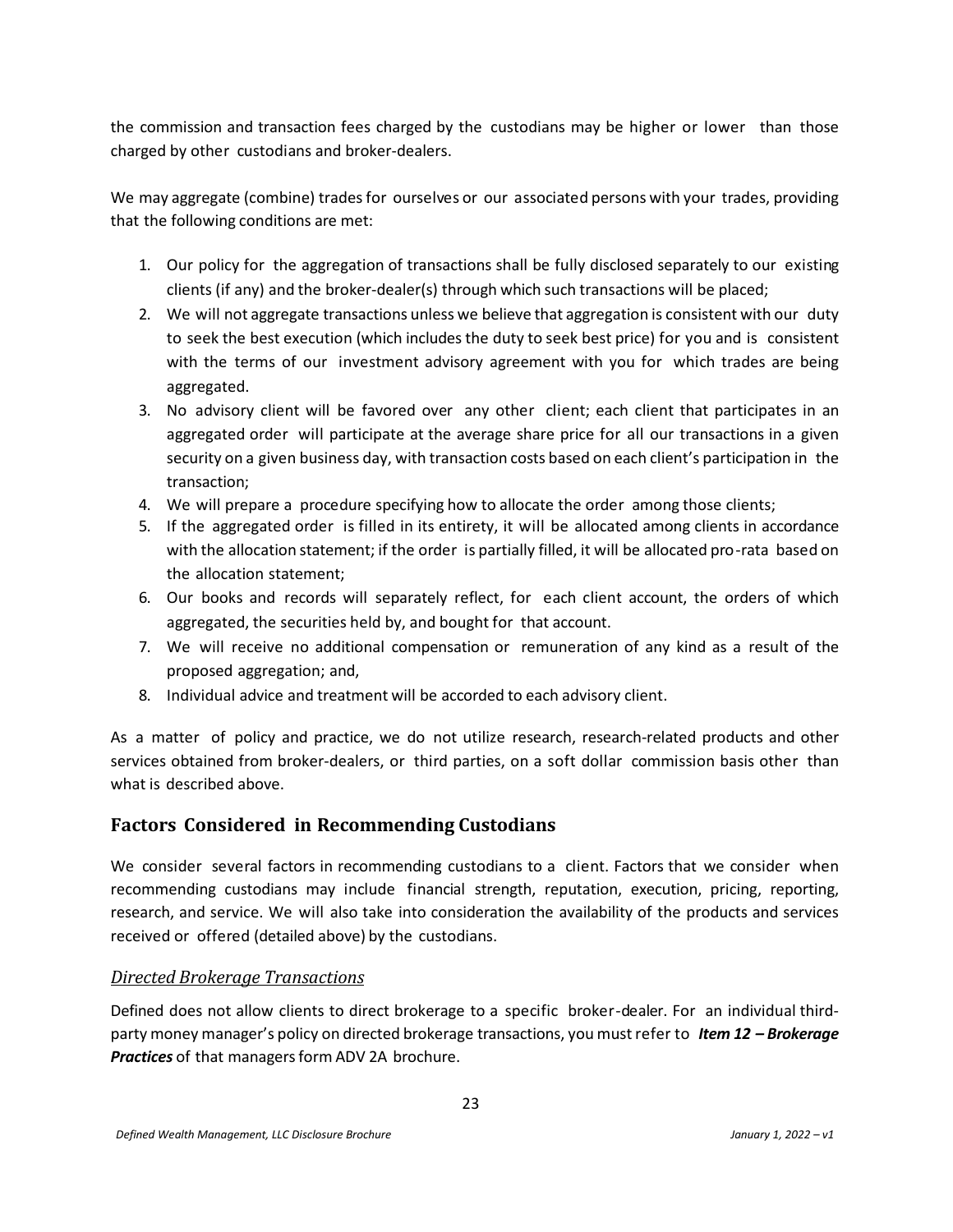#### *Special Considerations for ERISA Clients*

A retirement or ERISA plan client may direct all or part of portfolio transactions for its account through a specific broker or dealer in order to obtain goods or services on behalf of the plan. Such direction is permitted provided that the goods and services provided are reasonable expenses of the plan incurred in the ordinary course of its business for which it otherwise would be obligated and empowered to pay. ERISA prohibits directed brokerage arrangements when the goods or services purchased are not for the exclusive benefit of the plan. Consequently, we will request that plan sponsors who directs plan brokerage provide us with a letter documenting that this arrangement will be for the exclusive benefit of the plan.

#### **Trade Errors**

We have implemented procedures designed to prevent trade errors; however, trade errors in client accounts cannot always be avoided. Consistent with our fiduciary duty, it is our policy to correct trade errors in a manner that is in the best interest of the client. In cases where the client causes the trade error, the client will be responsible for any loss resulting from the correction. Depending on the specific circumstances of the trade error, the client may not be able to receive any gains generated as a result of the error correction. In all situations where the client does not cause the trade error, the client will be made whole and we will absorb any loss resulting from the trade error if the error was caused by the firm. If the error is caused by the Custodian, the Custodian will be responsible for covering all trade error costs. If an investment gain results from the correcting trade, the gain will be donated to charity. We will never benefit or profit from trade errors.

# <span id="page-23-0"></span>**ITEM 13 - REVIEW OF ACCOUNTS**

#### **Account Reviews & Reporting**

#### *Managed Accounts Reviews*

We manage portfolios on a continuous basis and generally review all positions in client accounts on a regular basis, but no lessthan annually. We generally offer accountreviewsto clients annually. Clients may choose to receive reviews in person, by telephone, or via e-mail. Defined's IARs conduct reviews based on a variety of factors. These factors include, but are not limited to, stated investment objectives, economic environment, outlook for the securities markets, and the merits of the securities in the accounts.

In addition, we may conduct a special review of an account based on, but not limited to, the following:

- 1. A change in the client's investment objectives, guidelines and/or financial situation;
- 2. Changes in diversification;
- 3. Tax considerations; or
- 4. Material cash deposits or withdrawals.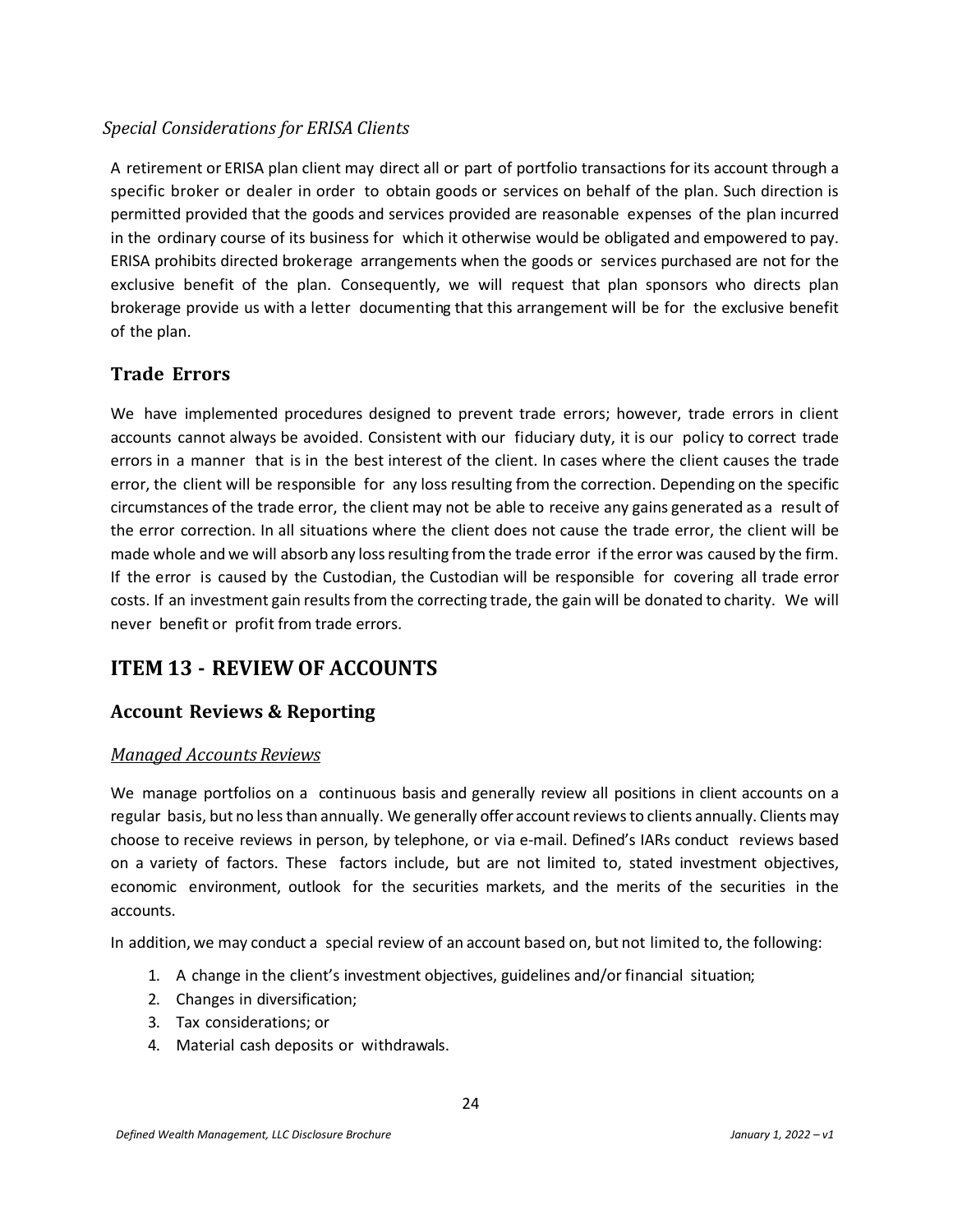#### *Third Party Accounts*

Investment Adviser Representatives periodically review third party money managers' reports provided to the client, but no less often than on a semi-annual basis. OurInvestment Adviser Representatives contact clients from time to time, as agreed to with the client, in order to review their financial situation and objectives; communicate information to third party money managers as warranted; and, assist the client in understanding and evaluating the services provided by the third party money manager. The client is expected to notify us of any changes in his/her financial situation, investment objectives, or account restrictions that could affect their account. The client may also directly contact the third-party money manager managing the account or sponsoring the program. Clients who utilize third party money managersshould review the third-partymoney manager's Form ADV Part 2 *Item 13 – Review of Accounts* regarding account reviews, types of written reports provided and frequency of such reports.

#### *Financial Consultation Service*

Financial consultation clients do not receive reviews of their written plans unless they take action to schedule a financial consultation with us or separately contract with us for a post-financial plan meeting or update to their initial written financial plan. The type of reporting is agreed upon by Defined and the client on a case-by-case basis. We do not provide ongoing servicesto financial consultation clients but are willing to meet with such clients upon their request to discuss updates to their plans or changes in their circumstances. The clients IAR provides the financial consultation services to the client. In cases when we have been contracted to conduct ongoing financial consultation services, the Investment Adviser Representatives will conduct reviews as agreed upon with the client.

# <span id="page-24-0"></span>**ITEM 14 - CLIENT REFERRALS AND OTHER COMPENSATION**

# **Brokerage Support Products and Services**

We receive an economic benefit from the brokers used for transactions in client accounts in the form of the support products and services they make available to us and other independent firms whose clients maintain their accounts at the broker. These products and services, how they benefit us, and the related conflicts of interest are described above (see *Item 12 – Brokerage Practices*). We do not base particular investment advice, such as buying particular securities for our clients, on the availability of the brokers' products and services to us.

#### **Outside Compensation**

We do not pay referral fees (non-commission based) to independent solicitors for the referral of their clients to our firm.

Defined's IARs may refer clients to unaffiliated professionals for specific needs, such as mortgage brokerage, real estate sales, estate planning, legal, and/or tax/accounting. In turn, these professionals may refer clients to our IARs for investment management needs. We do not have any arrangements with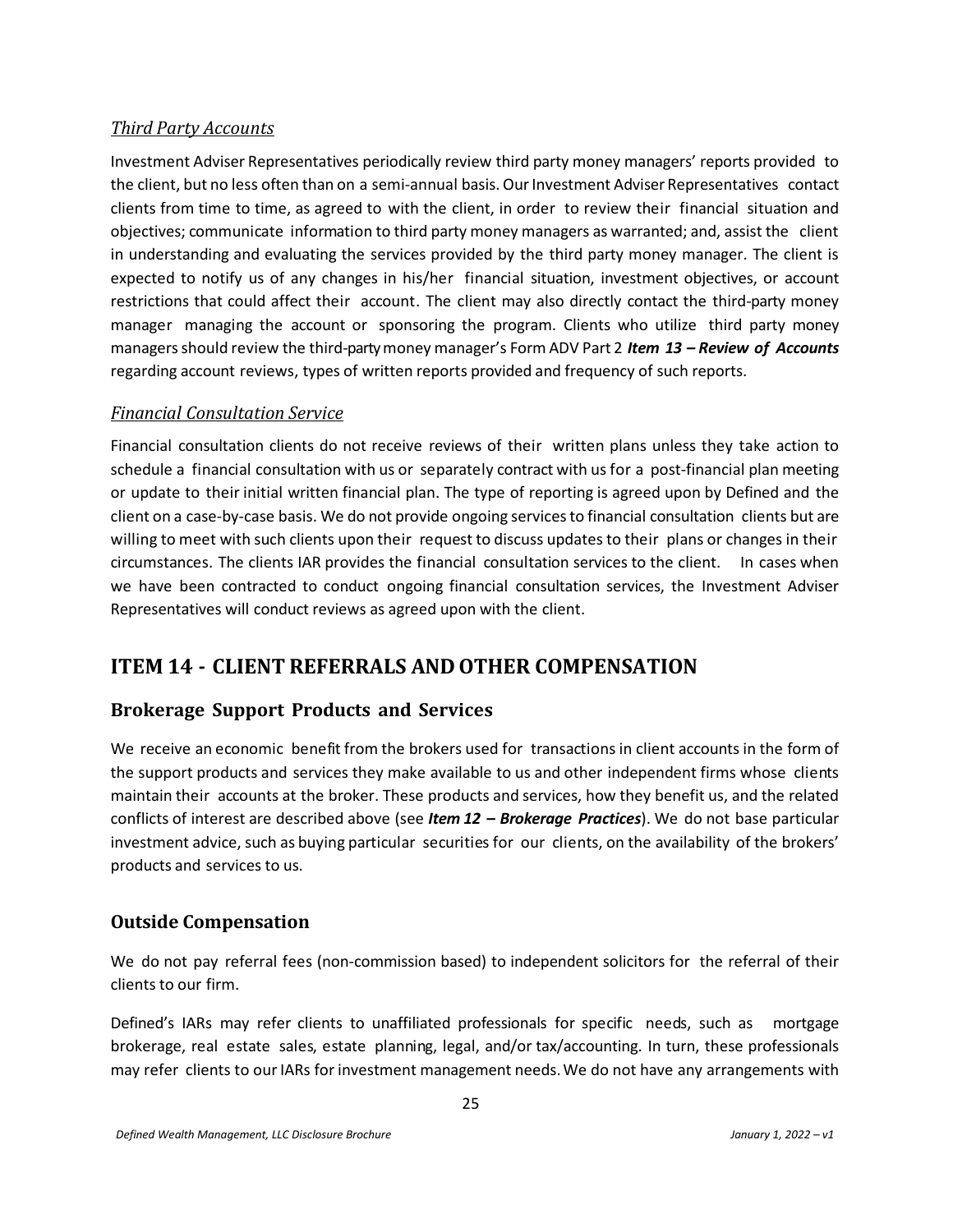individuals or companies that we refer clients to, and we do not receive any compensation for these referrals.

However, it could be concluded that our IARs are receiving an indirect economic benefit from this practice, as the relationships are mutually beneficial. For example, there could be an incentive for usto recommend services of firms who refer clients to Defined.

Our IARs only refer clients to professionals we believe are competent and qualified in their field, but it is ultimately the client'sresponsibility to evaluate the provider, and it issolely the client's decision whether to engage a recommended firm. Clients are under no obligation to purchase any products or services through these professionals, and our IARs have no control over the services provided by another firm. Clients who chose to engage these professionals will sign a separate agreement with the other firm. Fees charged by the other firm are separate from and in addition to fees charged by Defined.

If the client desires, our IARs will work with these professionals orthe client's other advisers (such as an accountant, attorney, or other investment adviser) to help ensure that the provider understands the client's investments and to coordinate services for the client. We do not share information with an unaffiliated professional unless first authorized by the client.

#### *Third Party MoneyManager*

Our IARs may work with third party money managers or advisors to service client accounts. They may receive ongoing compensation in relation to these arrangements, of which details are fully disclosed to the clients at the time of account opening. See also **Item 5 - Third Party Accounts** and **Item 10 – Third Party Managers.** Other Financial Institutions

Defined has established agreements to provide consulting services to other financial institutions regarding business development or investment advisory services provided to clients. If the consultation being provided is specific to services provided to the client account, the specifics of this arrangement, including the compensation paid to Defined, will be fully disclosed to clients in their signed agreements.

# <span id="page-25-0"></span>**ITEM 15 - CUSTODY**

Defined has limited custody of some of our clients' funds or securities when the clients authorize us to deduct our management fees directly from the client's account. A qualified custodian (generally a brokerdealer, bank, trust company, or other financial institution) holds clients' funds and securities. Clients will receive statements directly from their qualified custodian at least quarterly. The statements will reflect the client's funds and securities held with the qualified custodian as well as any transactions that occurred in the account, including the deduction of our fee.

Clients should carefully review the account statements they receive from the qualified custodian. When clients receive statements from Defined as well as from the qualified custodian, they should compare these two reports carefully. Clients with any questions about their statements should contact us at the address or phone number on the cover of this brochure. Clients who do not receive a statement from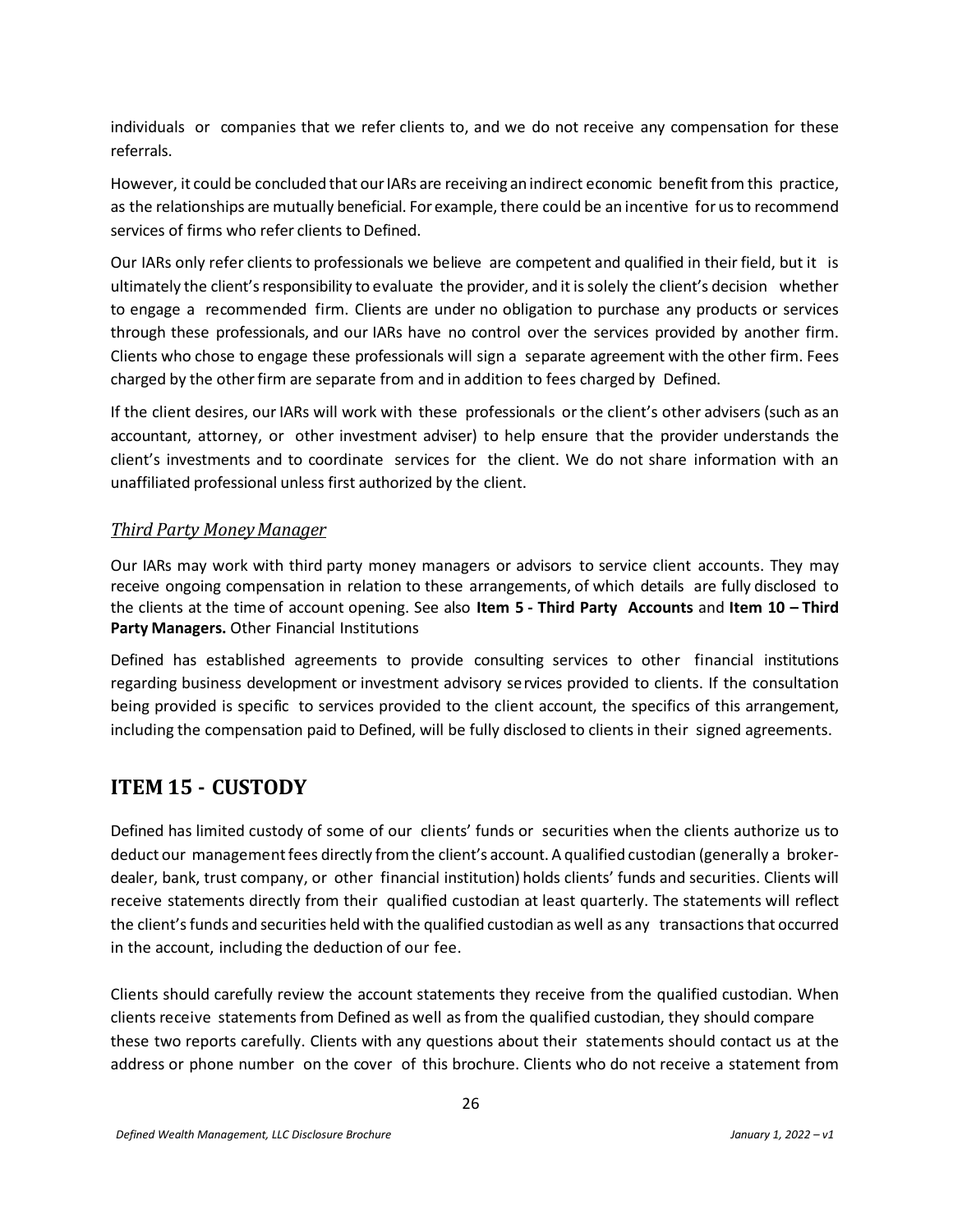their qualified custodian at least quarterly should also notify us.

# **Third-Party Standing Letters of Authorization ("SLOA")**

Our firm is deemed to have custody of clients' funds or securities when clients have standing authorizations with their custodian to move money from a client's account to a third-party ("SLOA") and, under that SLOA, it authorizes us to designate the amount ortiming of transfers with the custodian.

The SEC has set forth a set of standards intended to protect client assets in such situations, which we follow. By working with the qualified custodian, the Firm has in place seven provisions set forth by the SEC to assist in mitigating risk. The below must be followed to clients with third-party SLOAs:

- 1. The client provides an instruction to the qualified custodian, in writing, that includes the client's signature, the third party's name, and either the third party's address or the third party's account number at a custodian to which the transfer should be directed.
- 2. The client authorizes the Firm, in writing, either on the qualified custodian's form or separately, to direct transfers to the third party either on a specified schedule or from time to time.
- 3. The client's qualified custodian performs appropriate verification of the instruction, such as a signature review or other method to verify the client's authorization and provides a transfer of funds notice to the client promptly after each transfer.
- 4. The client can terminate or change the instruction to the client's qualified custodian.
- 5. The Firm has no authority or ability to designate or change the identity of the third party, the address, or any other information about the third party contained in the client's instruction.
- 6. The Firm maintains records showing that the third party is not a related party of Firm or located at the same address as the Firm.
- 7. The client's qualified custodian sends the client, in writing, an initial notice confirming the instruction and an annual notice reconfirming the instruction.

As stated earlier in this section, account statements reflecting all activity on the account(s), are delivered directly from the qualified custodian to each client or the client's independent representative, at least quarterly. You should carefully review those statements and are urged to compare the statements against reports received from us. When you have questions about your account statements, you should contact us, your Advisor or the qualified custodian preparing the statement.

# <span id="page-26-0"></span>**ITEM 16 - INVESTMENT DISCRETION**

Defined accepts discretionary authority over client accounts. If Defined's IAR is acting in a discretionary capacity, the IAR may place trades within a client account without pre-approval from the client. If the